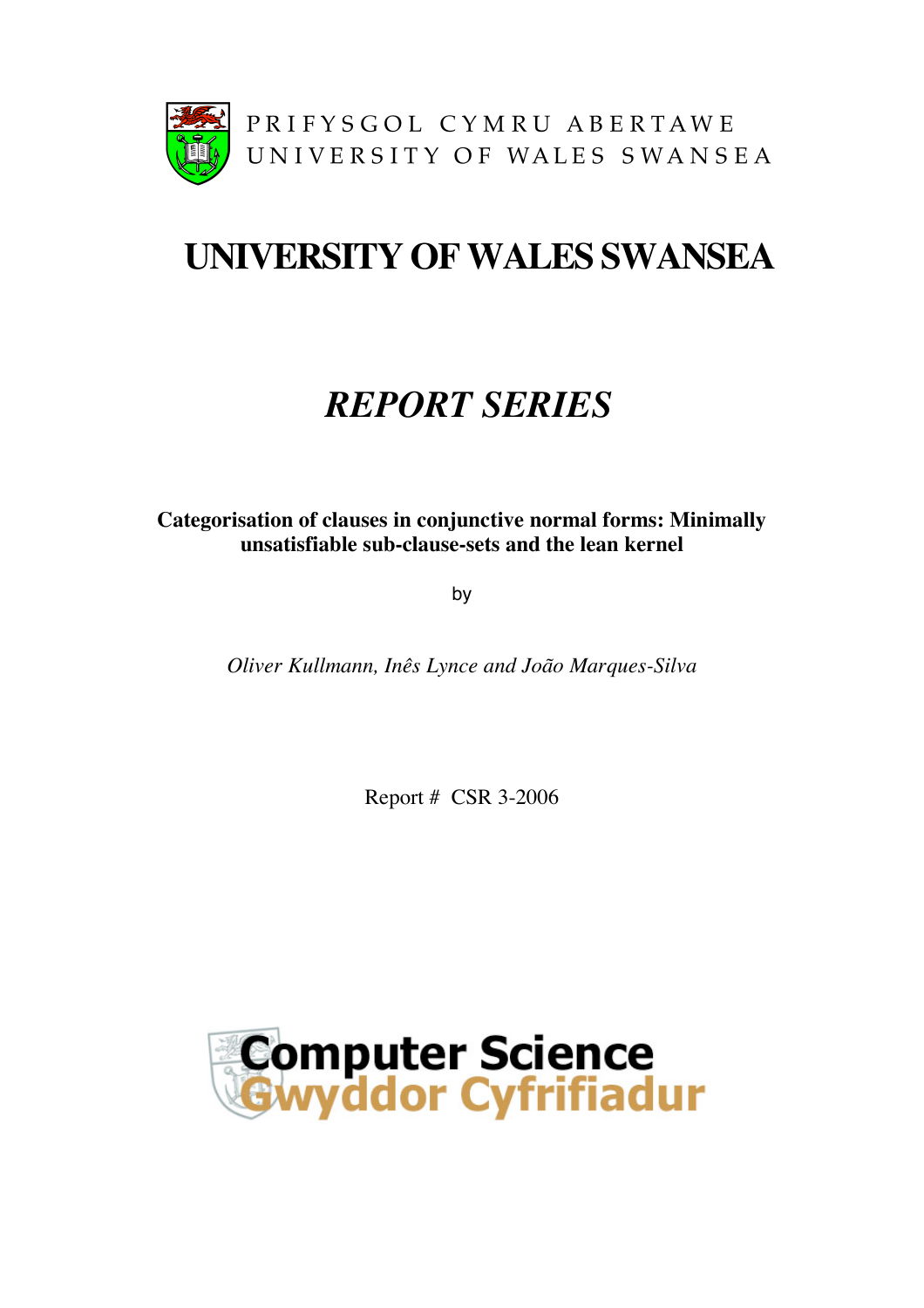## Categorisation of clauses in conjunctive normal forms: Minimally unsatisfiable sub-clause-sets and the lean kernel

Oliver Kullmann<sup>∗</sup> Computer Science Department University of Wales Swansea Swansea, SA2 8PP, UK e-mail: O.Kullmann@Swansea.ac.uk http://cs-svr1.swan.ac.uk/~csoliver

Inês Lynce Departamento de Engenharia Informatica Instituto Superior Tecnico Universidade Tecnica de Lisboa e-mail: ines@sat.inesc-id.pt http://sat.inesc-id.pt/~ines

João Marques-Silva School of Electronics and Computer Science University of Southampton Highfield, Southampton SO17 1BJ, UK e-mail: jpms@soton.ac.uk http://www.ecs.soton.ac.uk/~jpms

March 18, 2006

#### Abstract

Finding out that a SAT problem instance F is unsatisfiable is not enough for applications, where good reasons are needed for explaining the inconsistency (so that for example the inconsistency may be repaired). Previous attempts of finding such good reasons focused on finding some minimally unsatisfiable sub-clause-set  $F'$  of  $F$ , which in general suffers

<sup>∗</sup>Supported by EPSRC Grant GR/S58393/01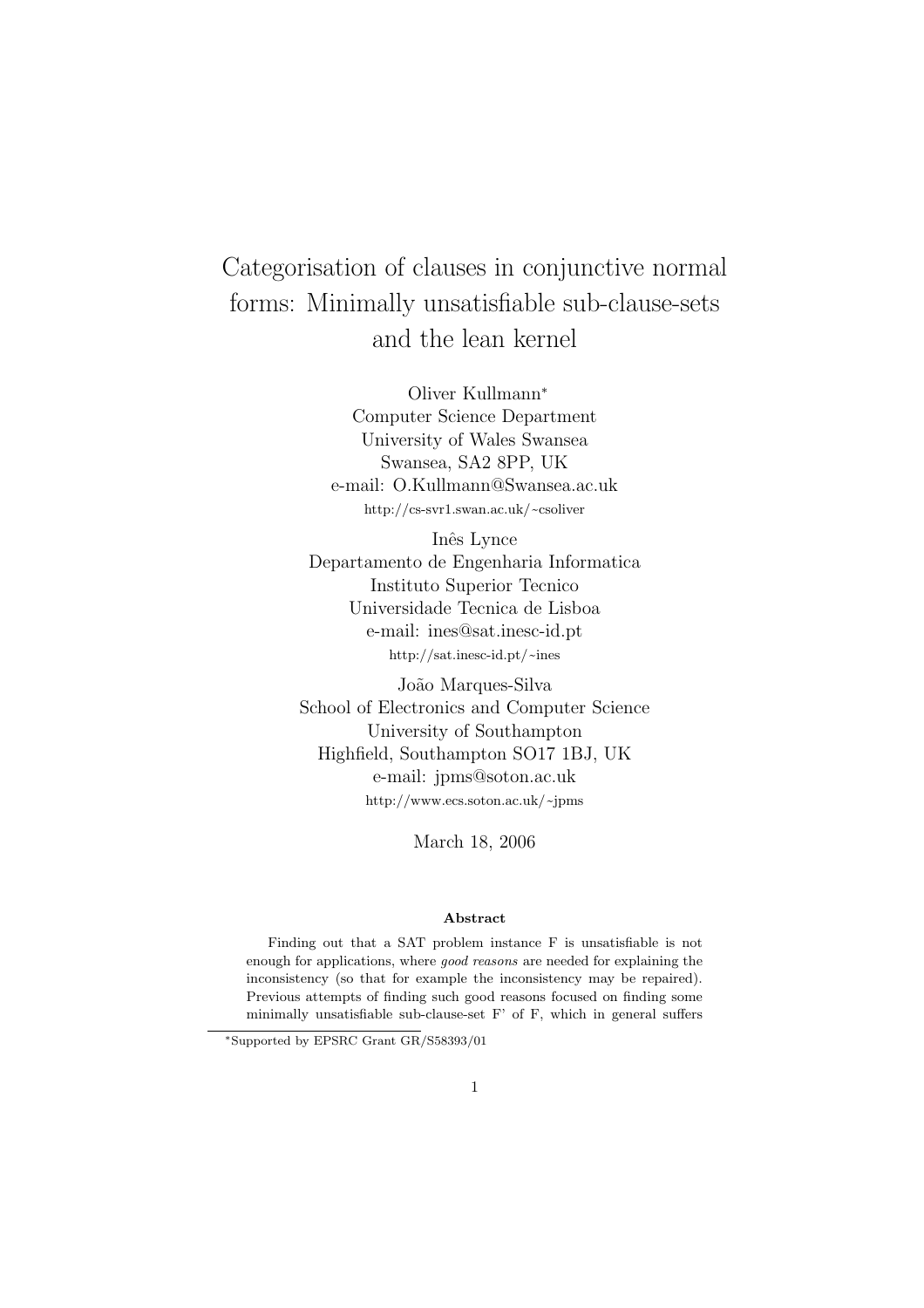from the non-uniqueness of F' (and thus it will only find some reason, albeit there might be others).

In our work, we develop a fuller approach, enabling a more fine-grained analysis of necessity and redundancy of clauses, supported by meaningful semantical and proof-theoretical characterisations. We combine known techniques for searching and enumerating minimally unsatisfiable subclause-sets with (full) autarky search. To illustrate our techniques, we give a detailed analysis of well-known industrial problem instances.

## 1 Introduction

Explaining the causes of unsatisfiability of Boolean formulas is a key requirement in a number of practical applications. A paradigmatic example is SAT-based model checking, where analysis of unsatisfiability is an essential step  $(7, 22)$  for ensuring completeness of bounded model checking ([3]). Additional examples include fixing wire routing in FPGAs ([24]), and repairing inconsistent knowledge from a knowledge base ([21]).

Existing work on finding the causes of unsatisfiability can be broa[dl](#page-15-0)[y or](#page-16-0)ganised into two main categories. The first category [in](#page-15-0)cludes work on obtaining a reasonable unsatisfiable sub-formu[la,](#page-16-0) with no guarantees with respect to the size of the sub-formula  $([5, 11, 28, 4])$  $([5, 11, 28, 4])$  $([5, 11, 28, 4])$ . The second category includes work that provides some guarantees on the computed sub-formulas ([10, 20, 23]). Most existing work has focused on computing one minimally unsatisfiable sub-formula or all minimally unsatisfiable sub-formulas. Thus also relevant here is the literature on minimally un[satisfi](#page-15-0)[able](#page-17-0) [cl](#page-15-0)ause-sets, for example the characterisation of minimally unsatisfiable clause-sets of small deficiency  $([1, 9, 6, 12])$  $([1, 9, 6, 12])$  $([1, 9, 6, 12])$  $([1, 9, 6, 12])$  $([1, 9, 6, 12])$  $([1, 9, 6, 12])$  $([1, 9, 6, 12])$ , where [12] might be of special interest here since it provides an algorithm (based on matroids) searching for "simple" minimally unsatisfiable sub-clause-sets.

In this paper now we seek to obtain a more differentiated picture of the (potentially many and complicated) causes of unsatisfiability b[y](#page-13-0) [a charact](#page-15-0)erisation [of \(](#page-15-0)single) clauses based on their contribution to the causes of unsatisfiability. The following subsection gives on overview on the this categorisation of clauses.

#### 1.1 From necessary to unusable clauses

The problem is to find some "core" in an unsatisfiable clause-set  $F$ : Previous attempts were (typically) looking for some minimally unsatisfiable sub-clauseset  $F' \subseteq F$ , that is, selecting some element  $F' \in \text{MU}(F)$  from the set of all minimally unsatisfiable sub-clause-sets of  $F$ . The problem here is that  $MU(F)$ in general has many elements, and thus it is hard to give meaning to this process. So let us examine the role the elements of  $F$  play for the unsatisfiability of  $F$ .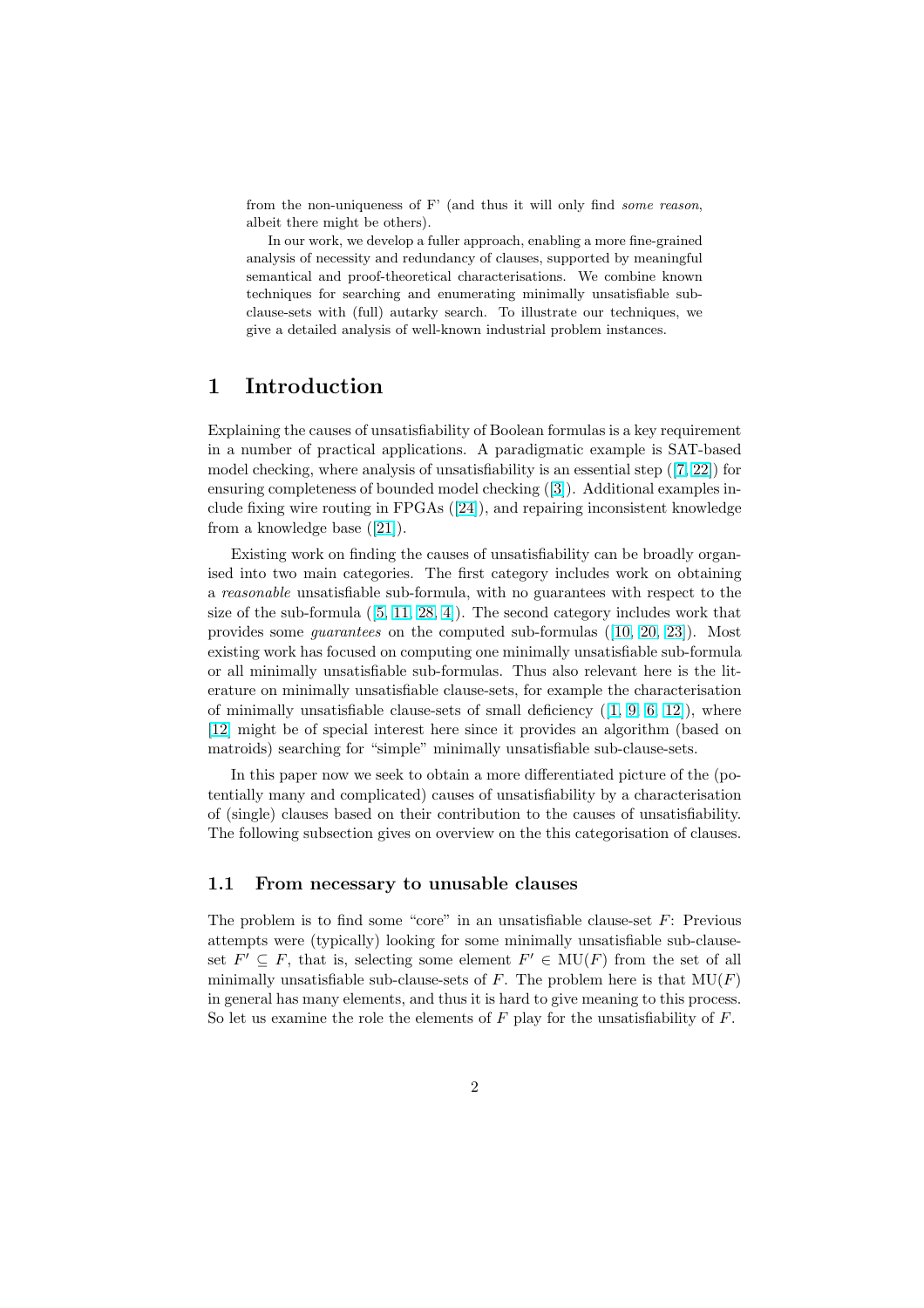At the base level we have *necessary clauses*, which are clauses whose removal renders  $F$  satisfiable. These clauses can also be characterised by the condition that they must be used in every resolution refutation of  $F$ , and the set of that they must be used in every resolution relation of  $F$ , and the set of all necessary clauses is  $\bigcap MU(F)$  (the intersection of all minimally unsatisfiable an necessary clauses is  $\prod_{i=1}^{N} N_i$  (the intersection of an imminiary unsatisfable sub-clause-sets). Determining  $\bigcap MU(F)$  is not too expensive (assuming the SAT decision for  $F$  and sub-clause-sets is relatively easy), and every "core analysis" decision for  $\Gamma$  and sub-clause-sets is relatively easy), and every core analysis<br>of  $F$  should determine these clauses as the core parts of  $F$ . It is  $\bigcap \text{MU}(F)$  itself unsatisfiable if and only if  $F$  has exactly one minimally unsatisfiable sub-clauseset (that is,  $|MU(F)| = 1$  holds), and in this case our job is finished. However, in many situations we do not have a unique minimally unsatisfiable core, but T  $\bigcap \text{MU}(F)$  has to be "completed" in some sense to achieve unsatisfiability.

At the next level we consider *potentially necessary clauses*, which are clauses which can become necessary clauses when removing some other (appropriately which can become necessary clauses when removing some other (appropriately chosen) clauses. The set of all potentially necessary clauses is  $\Box MU(F)$  (the chosen) clauses. The set of all potentially necessary clauses is  $\bigcup M\cup (F)$  (the union of all minimally unsatisfiable sub-clause-sets);  $\bigcup M\cup (F)$  is unsatisfiable and seems to be the best choice for a canonical unsatisfiable core of  $F$ . However, and seems to be the best choice for a canonical disatisfiable core of F. However,<br>it is harder to compute than  $\bigcap \text{MU}(F)$ , and the best method in general seems to consist in enumerating in some way all elements of  $MU(F)$ . Clauses which are potentially necessary but which are not necessary are called only potentially necessary; these are clauses which make an essential contribution to the unsatisfiability of  $F$ , however not in a unique sense (other clauses may play this role as well).

 $\overline{\bigcup_{i=1}^{n}}$  SU(F) is the set of all clauses in F which can be forced to be used in every resolution refutation by removing some other clauses. Now at the third and weakest level of our categorisation of "core clauses" we consider all usable clauses, that is, all clauses which can be used in some resolution refutation (without dead ends); the set of all usable clauses of F is  $N_a(F)$  (see below for an explanation for this notation). Clauses which are usable but not potentially necessary are called *only usable*; these clauses are superfluous from the semantical point of view (if C is only usable in F, and  $F' \subseteq F$  is unsatisfiable, then also  $F' \setminus \{C\}$  is unsatisfiable), however their use may considerably shorten resolution refutations of  $F$ , as can be seen by choosing  $F$  as a pigeonhole formula extended by appropriate clauses introduced by Extended Resolution: Those new clauses are only usable, but without them pigeonhole formulas require exponential resolution refutations, while with them resolution refutations become polynomial.

Dual to these three categories of "necessity" we have the corresponding degrees of "redundancy", where a SAT solver might aim at removing redundant clauses to make its life easier; however this also can backfire (by making the problem harder for the solver and even for non-deterministic proof procedures). The weakest notion is given by *unnecessary clauses*; the set of all unnecessary clauses is  $F \setminus \bigcap \text{MU}(F)$ . Removing one such a clause still leaves the clause-set unsatisfiable, but in general we cannot remove two unnecessary clauses simultaneously (after removal of some clauses other clauses might become necessary).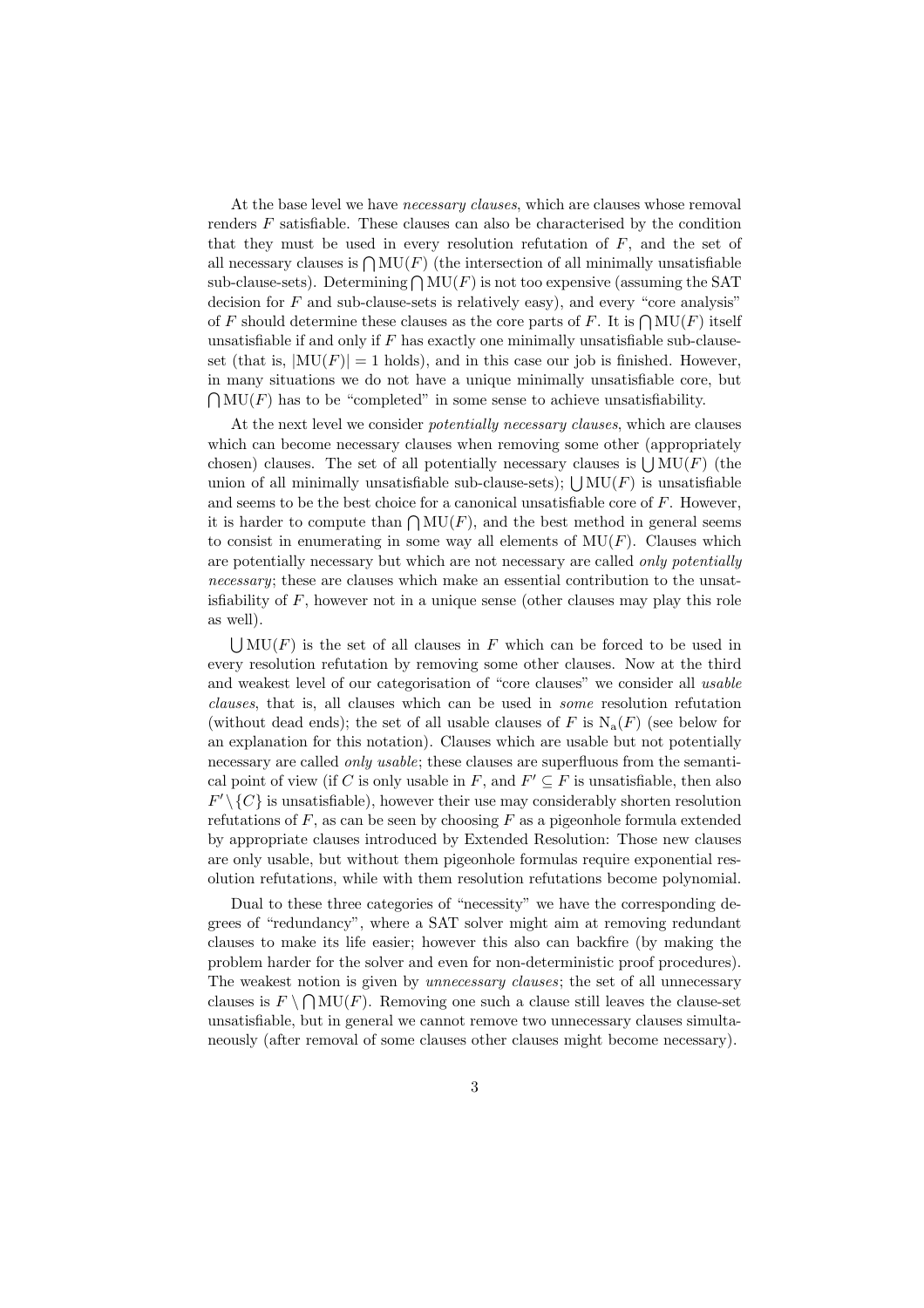At the next (stronger) level we have *never necessary clauses*, that is, clauses which are not potentially necessary; the set of all never necessary clauses is  $F \setminus \cup MU(F)$ . Here now we can remove several never necessary clauses at the same time, and still we are guaranteed to maintain unsatisfiability; however it might be that after removal of never necessary clauses the resolution complexity is (much) higher than before.

For necessary clauses we have a "proof-theoretical" characterisation, namely that they must be used in any resolution refutation, and an equivalent "semantical" characterisation, namely that removal of them renders the clause-set satisfiable. Now for unnecessary clauses we also have a semantical criterion, namely a clause is never necessary iff it is contained in every maximal satisfiable sub-clause-set.

Finally the strongest notion of redundancy is given by *unusable clauses*; the set of unusable clauses is  $F \setminus N_a(F)$ . These clauses can always be removed without any harm (that is, at least for a non-deterministic resolution-based SAT algorithm). As shown in [15], a clause  $C \in F$  is unusable if and only if there exists an *autarky* for  $F$  satisfying  $C$ . This enables a non-trivial computation of  $N_a(F)$  (as discussed in Section 4), which is among the categorisation algorithms considered here the least expensive one, and thus can be used for example as a preprocessing step.

### 1.2 Organisation of t[he](#page-10-0) paper

The paper is organised as follows. The next section introduces the notation used throughout the paper. Section 3 develops the proposed clause categorisation for unsatisfiable clause sets. A discussion on the computation of the lean kernel is included in Section 4. Section 5 presents results for the well-known Daimler-Chrysler's [27] problem instances. Finally, Section 6 concludes the paper and outlines future research work.

## 2 Pre[lim](#page-17-0)inaries

## 2.1 Clause-sets and autarkies

We are using a standard environment for (boolean) clause-sets, partial assignments and autarkies; see [15, 17] for further details and background. Clauses are complement-free (i.e., non-tautological) sets of literals, clause-sets are sets of clauses. The application of a partial assignment  $\varphi$  to a clause-set F is denoted by  $\varphi * F$ . An autarky for a clause-set F is a partial assignment  $\varphi$  such that every clause  $C \in F$  t[ouc](#page-15-0)[hed](#page-16-0) by  $\varphi$  (i.e.,  $var(\varphi) \cap var(C) \neq \emptyset$ ) is satisfied by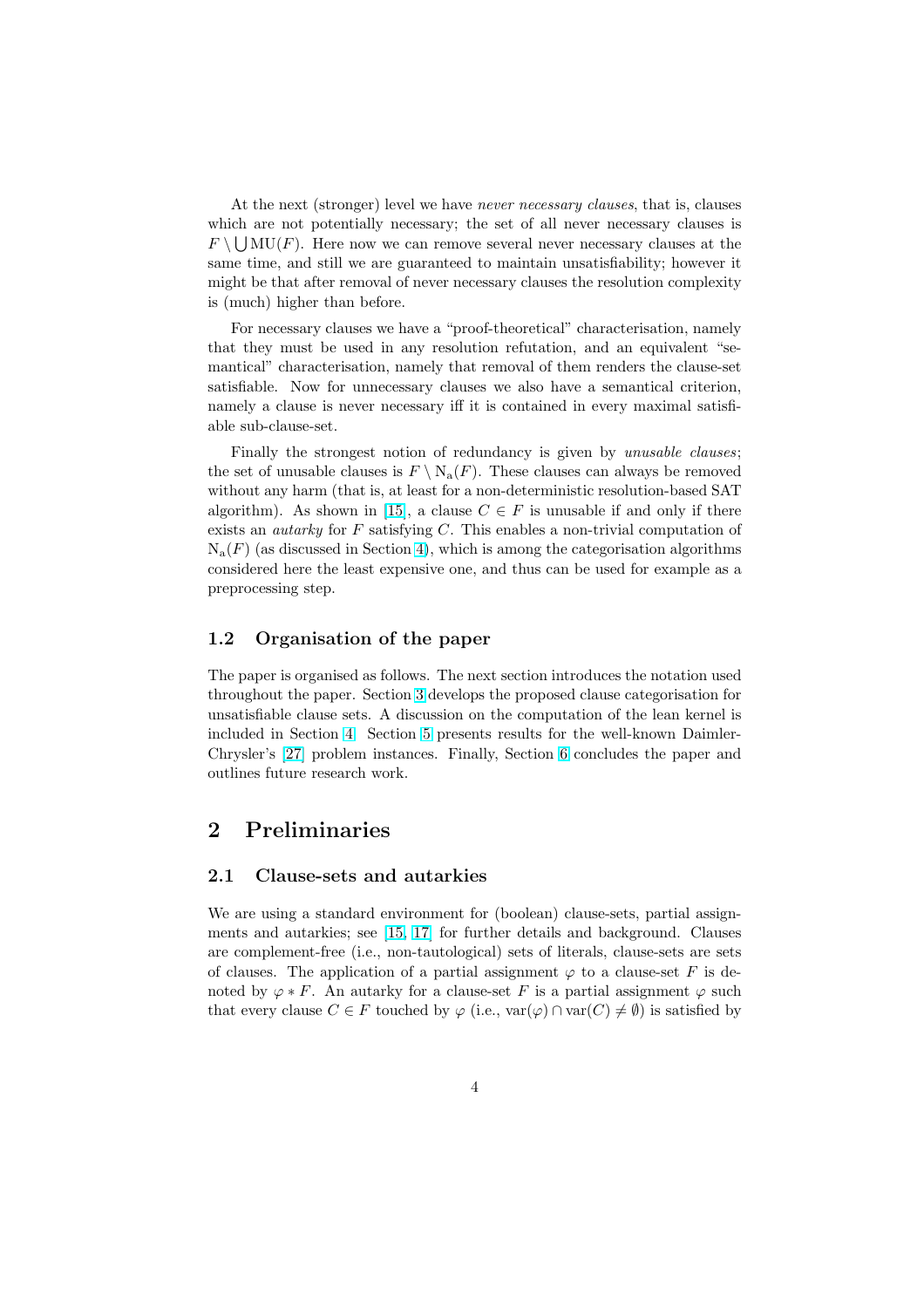<span id="page-5-0"></span> $\varphi$ <sup>1)</sup> Applying autarkies is a satisfiability-equivalent reduction, and repeating the process until no further autarkies are found yields the (uniquely determined) lean kernel  $N_a(F) \subseteq F$ .

## 2.2 Hypergraphs

A hypergraph here is a pair  $G = (V, E)$ , where V is a (finite) set of vertices and  $E \subseteq \mathbb{P}(V)$  is a set of subsets.

Let  ${\mathcal{C}}(G) := (V(G), \{V(G) \setminus E : E \in E(G)\})$  be the *complement hypergraph* of G. Obviously we have  ${\rm C}({\rm C}(G))=G$ .

A transversal of G is a subset  $T \subseteq V(G)$  such that for all  $E \in E(G)$  we have  $T \cap E \neq \emptyset$ ; the hypergraph with vertex set V and hyperedge set the set of all minimal transversals of G is denoted by  $\text{Tr}(G)$ ; we have the well-known fundamental fact (see for example [2])

$$
Tr(Tr(G)) = min(G),
$$
\n(1)

where  $\min(G)$  is the hypergraph with vertex set  $V(G)$  and hyperedges all inclusion minimal elements of G (the d[ual](#page-13-0) operator is  $max(G)$ ).

An *independent set* of G is a subset  $I \subseteq V(G)$  such that  $V(G) \setminus I$  is a transversal of G; in other words, the independent sets of G are the subsets  $I \subseteq$  $V(G)$  such that no hyperedge  $E \in E(G)$  with  $E \subseteq I$  exists. Let  $\text{Ind}(G)$  denote the hypergraph with vertex set  $G$  and as hyperedges all maximal independent sets of G. By definition we have

$$
Ind(G) = \mathcal{C}(Tr(G)).
$$
\n(2)

#### 2.3 Sub-clause-sets

For a clause-set F let  $\mathcal{USAT}(F)$  be the hypergraph with vertex set F and hyperedges the set of all unsatisfiable sub-clause-sets of F, and let  $MU(F) :=$  $\min(\mathcal{USAT}(F))$ . Thus  $\text{MU}(F)$  has as hyperedges all minimally unsatisfiable sub-clause-sets of F, and  $MU(F) = \emptyset \Leftrightarrow F \in \mathcal{SAT}$ .

And let  $\mathcal{SAT}(F)$  be the hypergraph with vertex set F and hyperedges the set of all satisfiable sub-clause-sets of F, and  $MS(F) := \max(SAT(F)).$ Thus  $MS(F)$  has as hyperedges all maximal satisfiable sub-clause-sets of  $F$ , and  $F \in \text{MS}(F) \Leftrightarrow F \in \mathcal{SAT}$ ; we always have  $\text{MS}(F) \neq \emptyset$ .

Finally let  $\text{CMU}(F) := \mathcal{C}(\text{MU}(F))$  and  $\text{CMS}(F) := \mathcal{C}(\text{MS}(F)).$ 

In [20] the observation of Bailey and Stuckey has been used that for every clause-set  $F$  we have

$$
MU(F) = Tr(CMS(F)).
$$
\n(3)

<sup>&</sup>lt;sup>1</sup>) Eq[uival](#page-16-0)ently,  $\varphi$  is an autarky for F iff for all  $F' \subseteq F$  we have  $\varphi * F' \subseteq F'$ .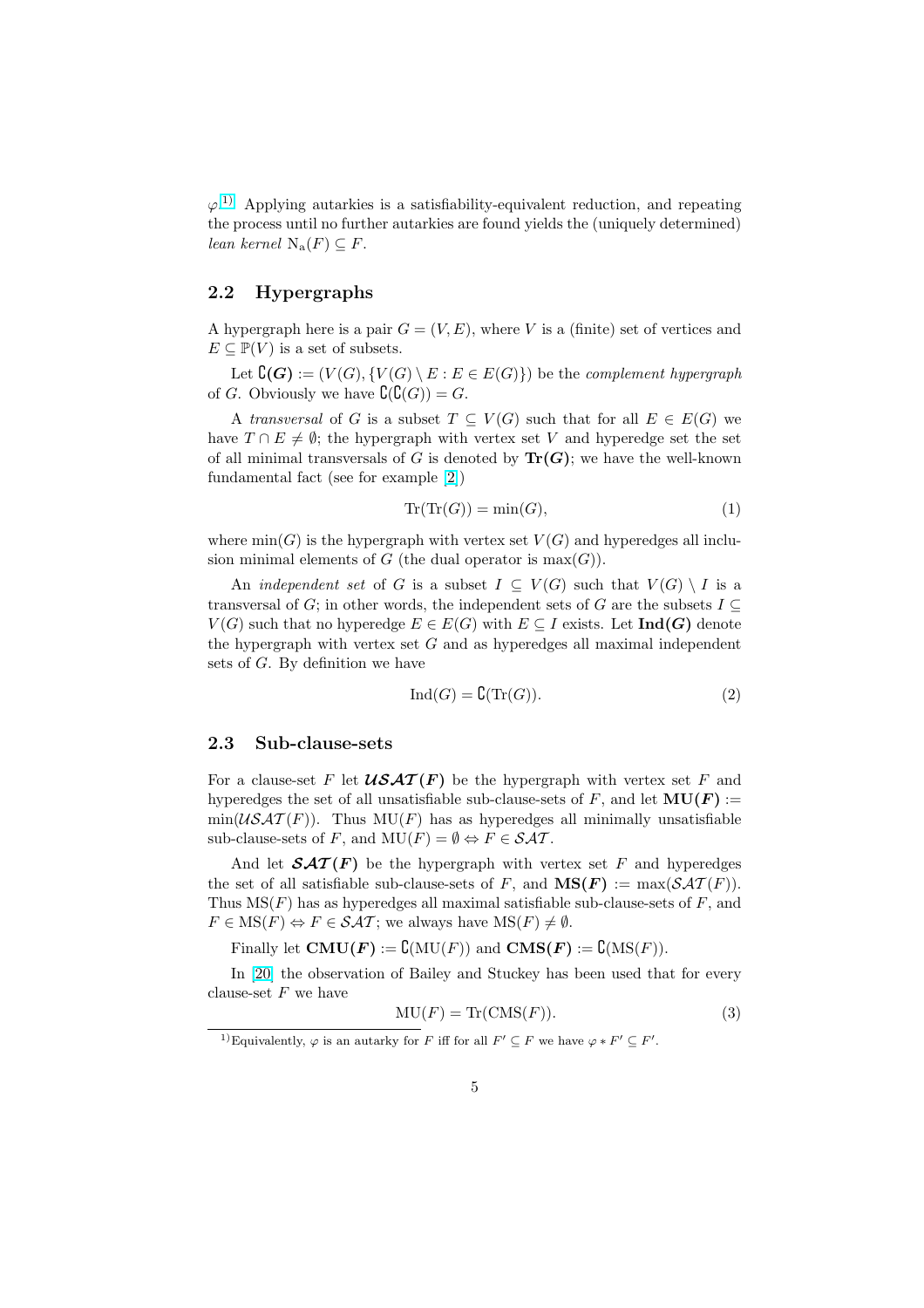This can be shown as follows: By definition we have  $MS(F) = Ind(MU(F)).$ whence  $MS(F) = \mathcal{C}(\text{Tr}(MU(F)))$  by (2), and thus  $\mathcal{C}(MS(F)) = \text{Tr}(MU(F));$ applying Tr to both sides we get  $\text{Tr}(\mathcal{C}(MS(F))) = \text{Tr}(CMS(F)) = MU(F)$  by (1).

## 3 Classification

Let  $F \in USAT$  be an unsatisfiable clause-set for this section. When we speak of a resolution refutation "using" a clause  $C$  then we mean the refutation uses C as an axiom (and we consider here only resolution refutations without "dead ends"; since we are not interested in resolution complexity here this can be accomplished most easily by only considering tree resolution refutations).

#### 3.1 Necessary clauses

The highest degree of necessity is given by "necessary clauses", where a clause  $C \in F$  is called **necessary** if every resolution refutation of F must use C. By completeness of resolution, a clause  $C$  is necessary iff there exists a partial assignment  $\varphi$  satisfying  $F \setminus \{C\}$ . So we can compute all necessary clauses by running through all clauses and checking whether removal renders the clause-set running unbugh an clauses and checking whether removal renessaristiable. The set of all necessary clauses of  $F$  is  $\bigcap \text{MU}(F)$ .

Clause-sets with  $F = \bigcap \text{MU}(F)$ , that is, clause-sets where every clause is necessary, are exactly the minimally unsatisfiable clause-sets. So the complexity decessary, are exactly the imminiary disatisfiable clause-sets. So the complexity of computing  $\bigcap MU(F)$  is closely related to deciding whether a clause-set F is minimally unsatisfiable, which is a  $D^P$ -complete decision problem (see [25]).

The corresponding (weakest) notion of redundancy is that of clauses which are **unnecessary**, which are clauses  $C \in F$  such that  $F \setminus \{C\}$  still is unsatisfiable, or, equivalently, clauses for which resolution refutations of  $F$  e[xist](#page-16-0) not using this clause.

### 3.2 Potentially necessary clauses

 $C \in F$  is called **potentially necessary** if there exists an unsatisfiable  $F' \subseteq F$ with  $C \in F'$  such that C is necessary for F'. In other words, potentially necessary clauses become necessary (can be forced into every resolution refutation) by removing some other clauses. Obviously the set of potentially necessary clauses removing some other clauses. Obviously the set of potentially necessary.<br>is  $\bigcup MU(F)$  (and every necessary clause is also potentially necessary).

The class of (unsatisfiable) clause-sets F with  $F = \bigcup MU(F)$  (unsatisfiable) clause-sets, where every clause is potentially necessary) has been considered in [15], and it is mentioned that these clause-sets are exactly those clause-sets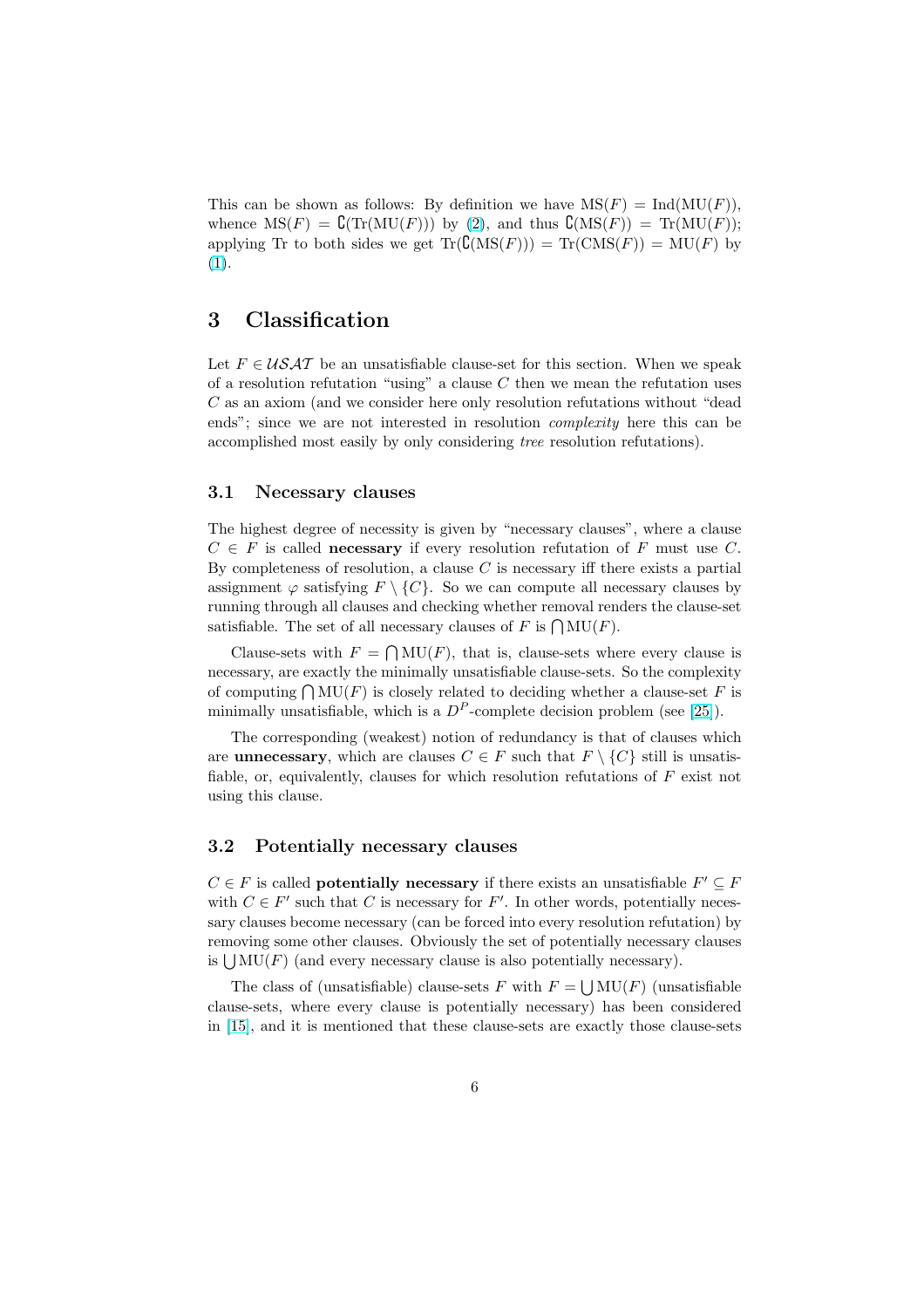obtained from minimally unsatisfiable clause-sets by the operation of crossing out variables: The operation of crossing out a set of variables  $V$  in  $F$  is denoted by  $V * F$ . That if F is minimally unsatisfiable, then  $V * F$  is the union of minimally unsatisfiable clause-sets, has been shown in [26]. For the converse direction consider the characteristic case of two minimally unsatisfiable clausesets  $F_1, F_2$ . Choose a new variable v and let  $F := \{C \cup \{v\} : C \in F_1\} \cup \{C \cup \{\overline{v}\}\$ :  $C \in F_2$ ; obviously F is minimally unsatisfiable and  $\{v\} * F = F_1 \cup F_2$ .

So given (unsatisfiable) F with  $F = \bigcup MU(F)$ , we [hav](#page-16-0)e a (characteristic) representation  $F = V * F_0$  for some minimally unsatisfiable  $F_0$ ; it is conceivable but not known to the authors whether such a representation might be useful (considering "good"  $F_0$ ). The complexity of deciding whether for a clause-set  $F$ we have  $F = \bigcup MU(F)$  is not known to the authors; by definition the problem is in PSPACE, and it seems to be a very hard problem. See below for the is in 1 St ACE, and it see<br>computation of  $\bigcup MU(F)$ .

Clauses which are potentially necessary, but which are not necessary (i.e., Clauses which are potentially necessary, but which are not necessary (i.e., the clauses in  $\Box MU(F) \setminus \bigcap MU(F)$ ), are called **only potentially necessary**.

By Lemma 4.3 in [12] we have  $\bigcup MU(F) = F \setminus \bigcap MS(F)$ , i.e., a clause is potentially necessary iff there exists a maximally satisfiable sub-clause-set not containing this clause, or, in other words, a clause is not potentially necessary iff the clause is in every maximally satisfiable sub-clause-set.

Thus for computing  $\bigcup MU(F)$  we see two possibilities:

- 1. Enumerating  $MU(F)$  and computing  $UMU(F)$ .
- 2. Enumerating  $MS(F)$  and computing  $\bigcup MU(F) = F \setminus \bigcap MS(F)$  (this is more efficient than using (3), since for applying (3) we must store all elements of  $MS(F)$ , and furthermore it is quite possible that while  $MS(F)$ is a small set,  $MU(F)$  is a big set).

The corresponding (medium) [de](#page-5-0)gree of redundancy is [giv](#page-5-0)en by clauses which are never necessary (not potentially necessary), that is, clauses which can not be forced into resolution refutations by removing some other clauses, or equivalently, clauses which are contained in every maximally satisfiable subclause-set. A clause which is never necessary is also unnecessary.

Blocked clauses (see [13]), and, more generally, clauses eliminated by repeated elimination of blocked clauses, are never necessary; an interesting examples for such clauses are clauses introduced by extended resolution (see [14]).

#### 3.3 Usable clause[s](#page-15-0)

The weakest degree of necessity if given by "usable clauses", where  $C \in F$  $C \in F$ is called usable if there exists some tree resolution refutation of  $F$  using  $C$ . Obviously every potentially necessary clause is a usable clause.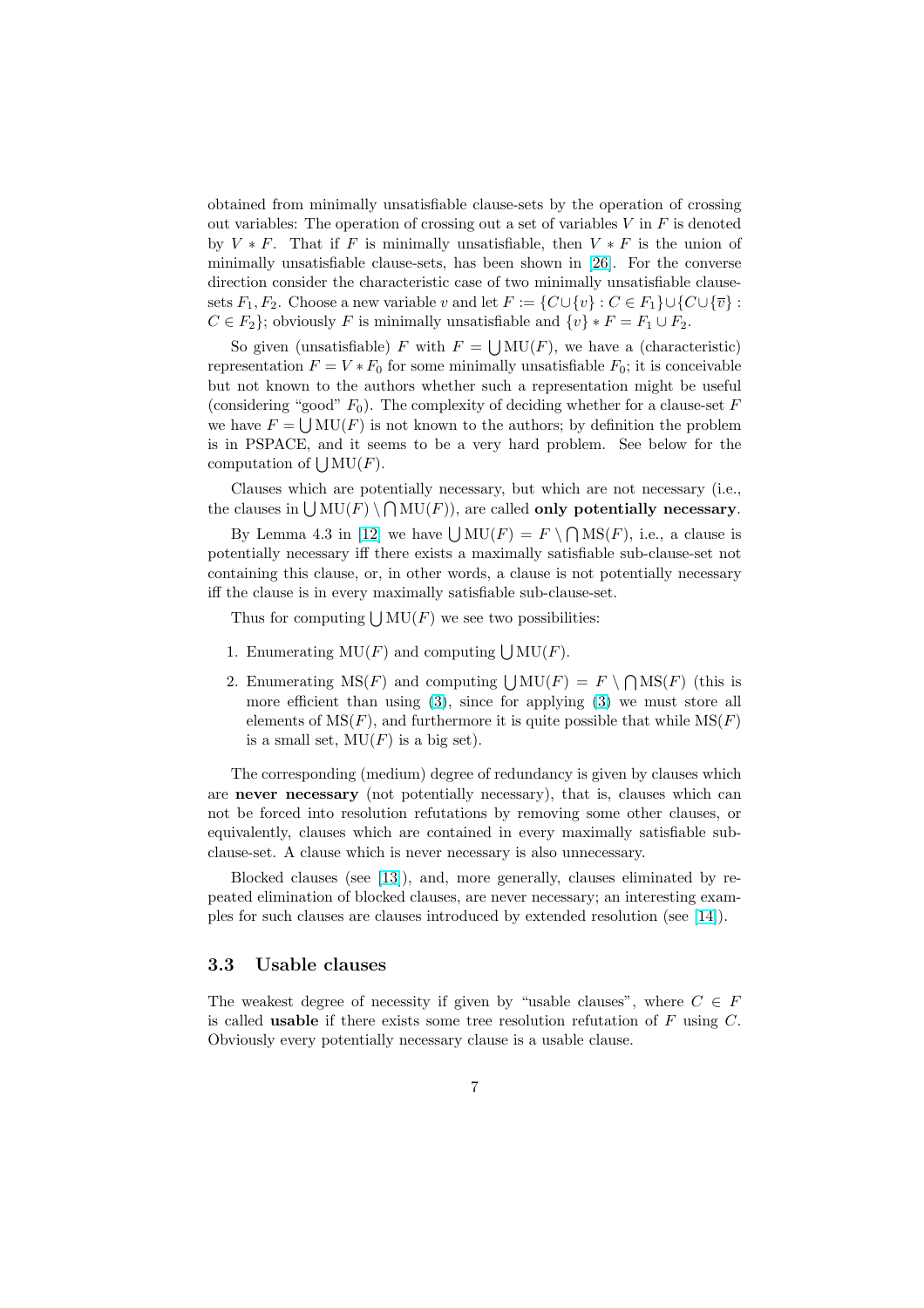

Figure 1: Clause classification: an example.

By Theorem 3.16 in [15] the set of usable clauses is exactly the lean kernel  $N_a(F)$ . The set of F with  $N_a(F) = F$ , which are called *lean clause-sets* (every clause is usable) has been studied in [17], and the decision problem whether a clause-set is lean has been shown to be co-NP complete. In Section 4 we discuss the computation of the l[ean](#page-15-0) kernel in greater detail.

The corresponding strongest degree of redundancy is given by unusable clauses, clauses  $C \in F$  which are no[t us](#page-16-0)ed in any resolution refutation, which are exactly the clauses for which an autarky  $\varphi$  for F exists satis[fyi](#page-10-0)ng C. An unusable clause is never necessary.

Clauses which are never necessary but are which are usable are called only usable, and are given for example by clauses (successfully) introduced by Extended Resolution: They are never necessary as discussed before, but they are usable (since we assumed the introduction to be "successful"), and actually these clauses can exponentially speed up the resolution refutation as shown in [8].

#### 3.4 Discussion

[Fi](#page-15-0)gure 1 relates the concepts introduced above. Consider a formula with 9 clauses (represented with bullets). These clauses can be partitioned into necessary clauses (nc) and unnecessary clauses (un). The unnecessary clauses can be partitioned into only potentially necessary clauses (opn) and never necessary clauses (nn). The (disjoint) union of the only potentially necessary clauses with the necessary clauses gives the potentially necessary clauses (pn). In addition, the never necessary clauses can be partitioned into only usable clauses (ou) and unusable clauses (uu). The (disjoint) union of the potentially necessary clauses with the only usable clauses gives the usable clauses (us).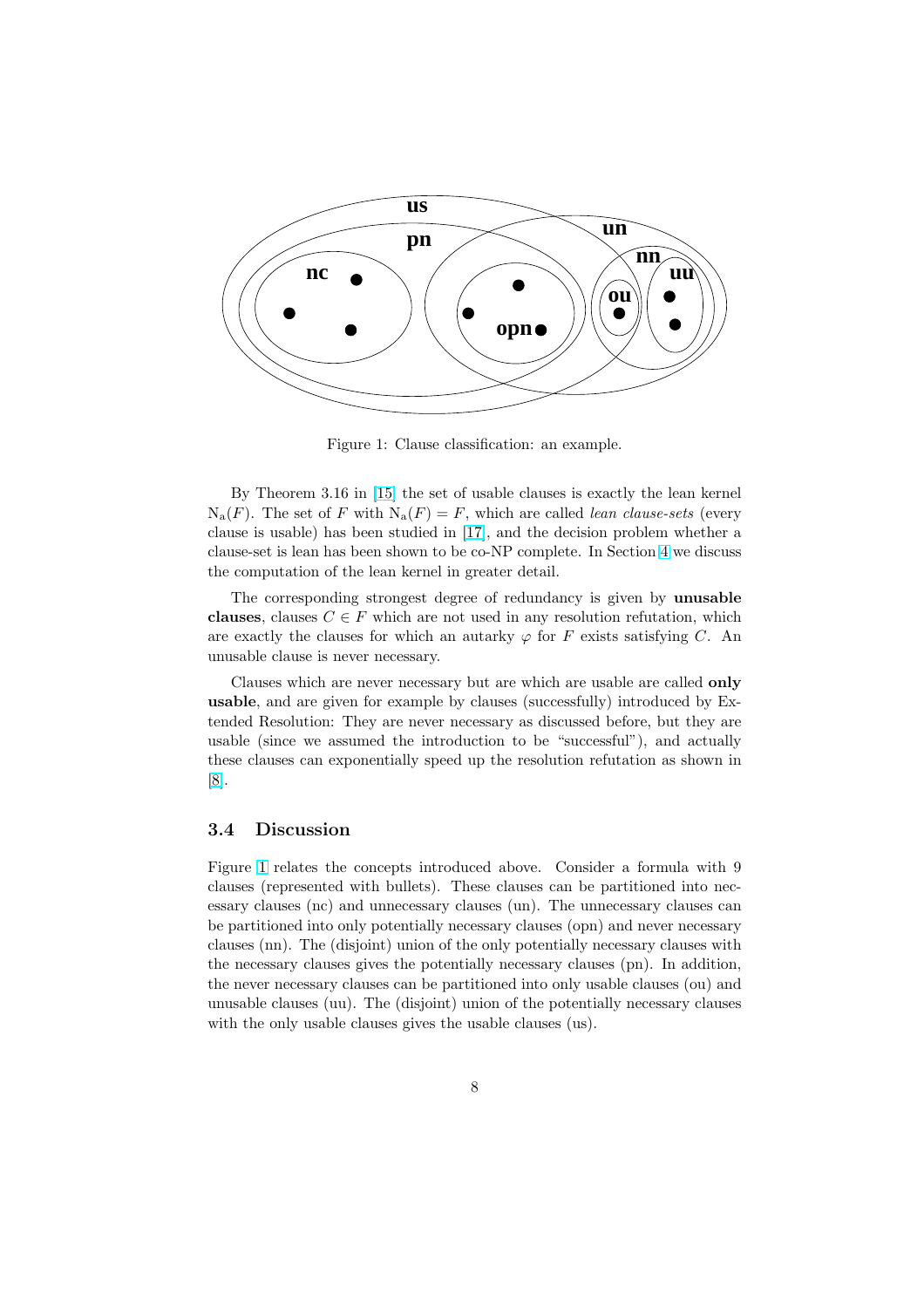#### <span id="page-9-0"></span>3.5 Finding the cause

Given is an unsatisfiable clause-set F, which is partitioned into  $F = F_s \cup F_u$ , where  $F_s$  come from "system axioms", while  $F_u$  comes from a specific "user requirements". The unsatisfiability of  $F$  means that the user requirements together with the system axioms are inconsistent, and the task now is to find "the cause" of this problem.

First if  $F_u$  is already unsatisfiable, then the user made a "silly mistake", while if  $F_s$  already is unsatisfiable, then the whole system is corrupted. So we assume that  $F_u$  as well as  $F_s$  is satisfiable.

The natural first step now is to consider  $\bigcap \text{MU}(F)$ . The best case is that The natural first step now is to consider  $\bigcap_{r \in \mathcal{F}} P(r)$ . The best case is that  $\bigcap_{r \in \mathcal{F}} P(r)$  is already unsatisfiable (i.e., F has a unique minimally unsatisfiable sub-clause-set). Now  $F_u \cap \bigcap MU(F)$  are the critical user requirements which together with the system properties  $F_s \cap \bigcap \text{MU}(F)$  yield the (unique) contradiction. So assume that <sup>T</sup> MU(F) is satisfiable in the sequel.

That  $F_s \cap \bigcap \text{MU}(F) \neq \emptyset$  is the case typically does not reveal much; it can be a very basic requirement which when dropped (or when "some piece is broken out of it") renders the whole system meaningless (if for example numbers would be used, then we could have "if addition wouldn't be addition, then there would be no problem"). However if  $F_u \cap \bigcap MU(F) \neq \emptyset$  holds, then this could contain valuable information: These clauses could also code some very basic part of the user requirement, where without these requirements the whole user requirement breaks down, and then (again) we do not know much more than before; if however at least some clauses code some very specific requirement, then perhaps with their identification already the whole problem might have been solved.

In general the consideration of  $\bigcap \text{MU}(F)$  is not enough to find "the cause" of the unsatisfiability of F. Finding some  $F' \in \text{MU}(F)$  definitely yields some information:  $F'$  will contain some system clauses and some user clauses which together are inconsistent, however this inconsistency might not be the only inconsistency. Also if  $F \setminus F'$  is satisfiable (which is guaranteed if  $\bigcap MU(F) \neq \emptyset$ ) we do not gain much, again because some very fundamental pieces might now be missing.

So what really is of central importance here is  $\bigcup \text{MU}(F)$ . The clauses  $F_u \cap \bigcup MU(F)$  are exactly all (pieces) of user requirements which can cause trouble, while the clauses  $F_s \cap \bigcup \text{MU}(F)$  are exactly all pieces of basic requirements needed (under certain circumstances) to complete the contraction. The clauses in  $F \setminus \cup MU(F)$ , the unnecessary clauses, might be helpful to see some contradiction with less effort, but they are never really needed.

So what now is the role of  $N_a(F)$  (the lean kernel, or, in other words, the set of usable clauses) here?! To identify the causes of inconsistency the clauses in  $N_a(F) \setminus \bigcup MU(F)$  (the only usable clauses) are not needed. One role of  $N_a(F)$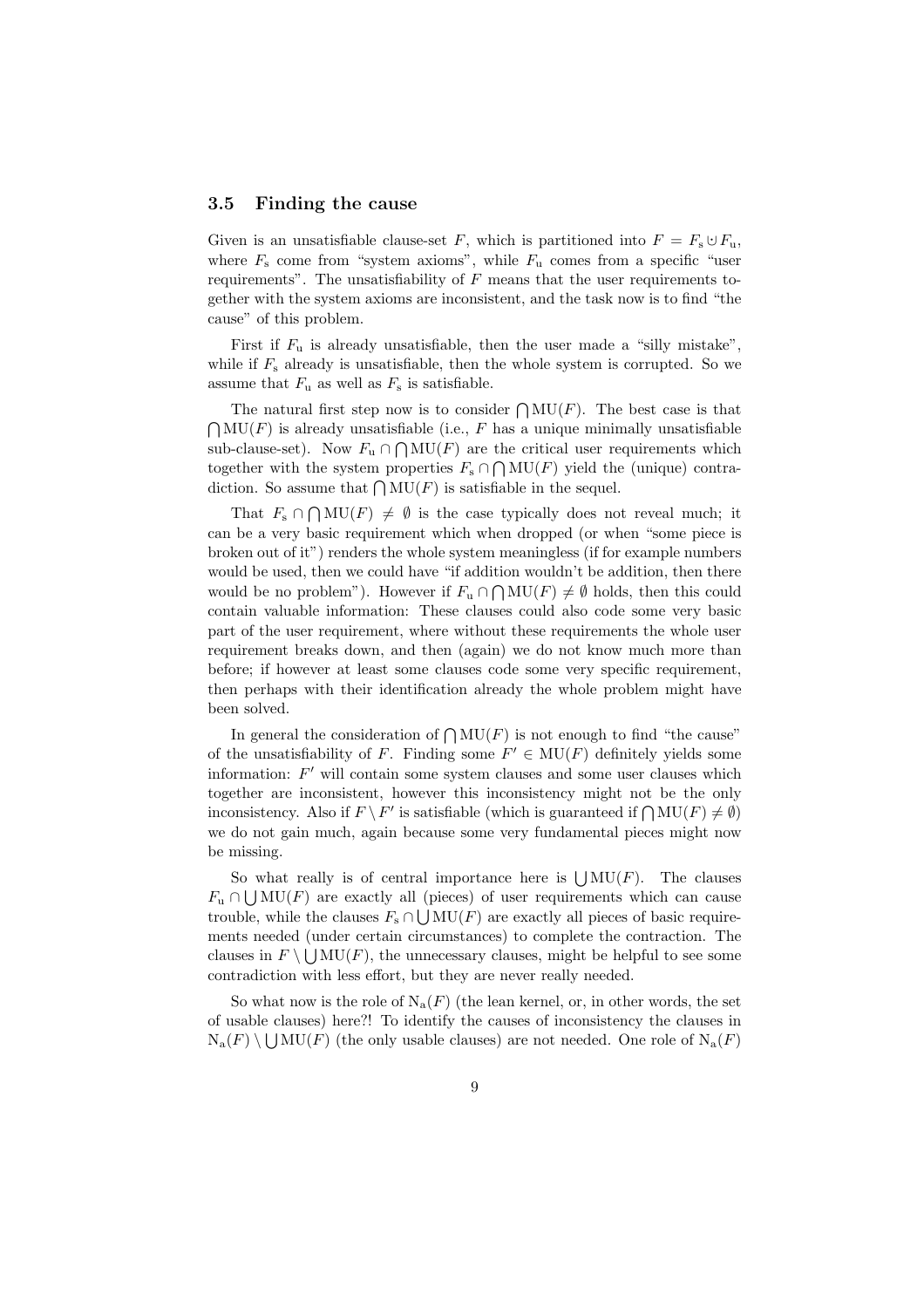<span id="page-10-0"></span>is as a stepping stone for the computation of  $\Box$  MU(*F*), since the computation is as a stepping stone for the computation of  $\bigcup MU(F)$ , since the computation<br>of  $N_a(F)$  is easier than the computation of  $\bigcup MU(F)$ , and removing the "fat" helps to get easier to the potentially necessary clauses. Another, quite different role now is, that the set  $F \backslash N_a(F)$  of unusable clauses are the clauses satisfied by a maximal autarky  $\varphi$ ; and this  $\varphi$  can be considered as the largest "conservative" model", which doesn't remove any possibilities to satisfy further clauses.

Satisfying any clause from  $N_a(F)$  necessarily implies that some other clause is touched but not satisfied. Trying to satisfy these touched clauses will lead to an element  $F' \in \text{MS}(F)$ , which are characterised by the condition that every satisfying assignment  $\varphi$  for F' must falsify all clauses in  $F \setminus F'$  (whence these satisfying assignment are normally not useful here). In a certain sense a maximal autarky  $\varphi$  for F is the largest generally meaningful model for some part. Finding such a model yields a fulfilment of the "really harmless" user requirements. So with the set of potentially necessary clauses we covered all causes of the unsatisfiability, while with the set of unusable clauses we covered everything what can be "truly satisfied" (without remorse).

## 4 Computing the lean kernel

In Section 6 of [16] the following procedure for the computation of a "maximal autarky"  $\varphi$  for F (that is, an autarky  $\varphi$  for F with  $\varphi * F = N_a(F)$ ) has been described, using a SAT solver  $A$  which for a satisfying input F returns a satisfying assignment  $\varphi$  with var $(\varphi) \subseteq \text{var}(F)$ , while for an unsatisfiable input F a set  $V \subseteq \text{var}(F)$  $V \subseteq \text{var}(F)$  of variables is returned which is the set of variables used in some (tree) resolution refutation of F:

- 1. Apply  $\mathcal{A}(F)$ ; if F is satisfiable then return  $\varphi$ .
- 2. Otherwise let  $F := F[V]$ , and go to Step 1.

Here  $F[V]$  is defined as  $(V * F) \setminus {\{\perp\}}$ , where  $V * F$  denotes the operation of removing all literals x from F with var $(x) \in V$ , while  $\perp$  is the empty clause. So the above procedure can be outlined as follows: Apply the given SAT solver A to F. If we obtain a satisfying assignment, then  $\varphi$  is a maximal autarky for the original input (and applying it we obtain the lean kernel). Otherwise we obtain a set V of variable used in a resolution refutation of  $F$ ; cross out all these variables from  $F$ , remove the (necessarily obtained) empty clause, and repeat the process.

Correctness follows immediately with Theorem 3.16 in [15] together with Lemma 3.5 in [15]. More specifically, Lemma 3.5 in [15] guarantees that if by iterated reduction  $F \to F[V]$  for arbitrary sets V of variables at the end we obtain some satisfiable  $F^*$  then any satisfying assignment  $\varphi$  for  $F^*$  with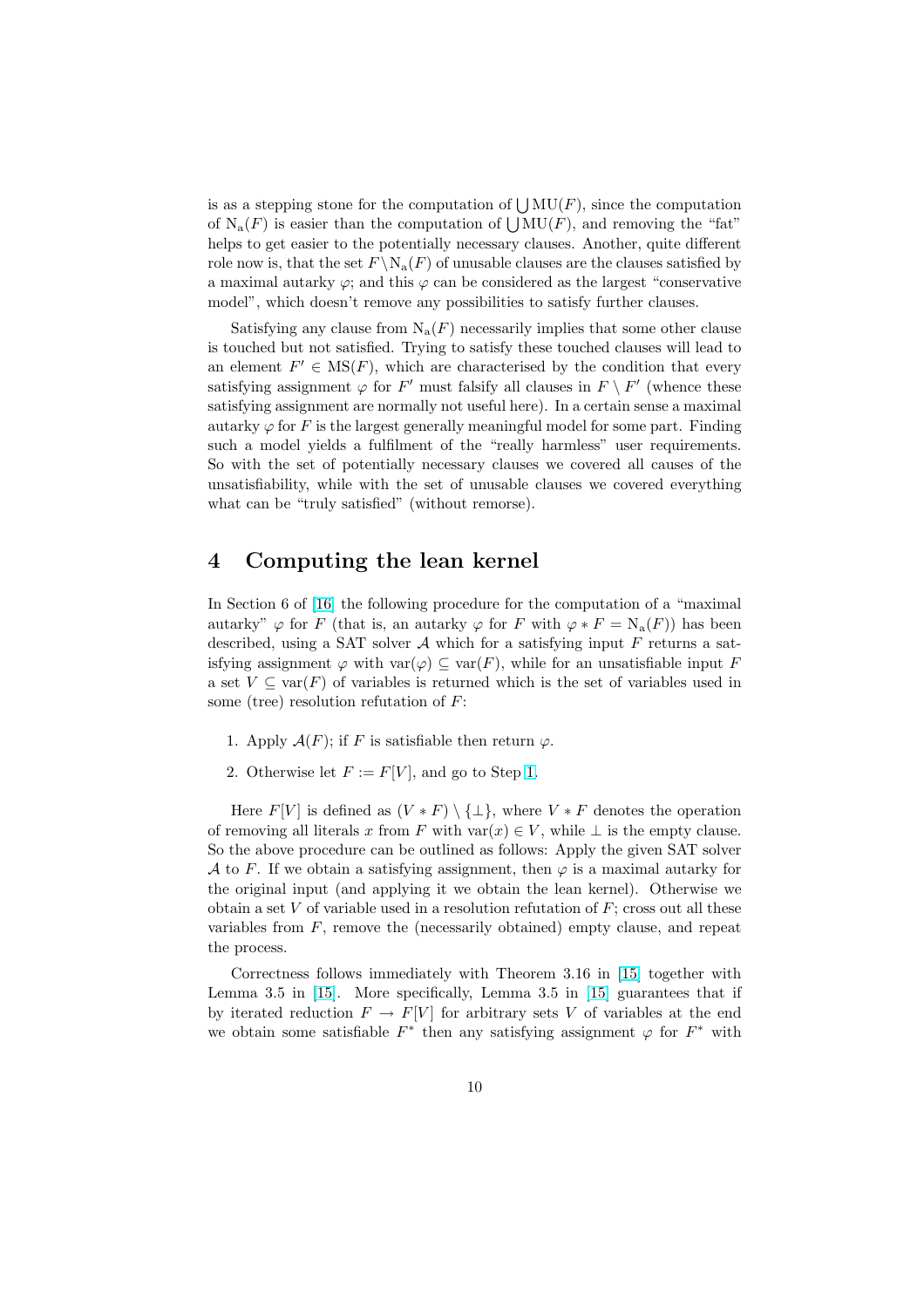$var(\varphi) \subseteq var(F^*)$  is an autarky for F (thus the above process returns only autarkies). In other direction (which is the non-trivial part) Theorem 3.16 guarantees that by using such V coming from resolution refutations we don't loose any autarky.

The computation of  $V$  by a SAT solver can be done following directly the correspondence between tree resolution refutations and semantic trees (for a detailed treatment see [18]). Since the set of used variables needs to be maintained only on the active path, the space required by this algorithm is (only) quadratic in the input size; the only implementation of this algorithm we are aware of is in OKsolver (as participated in the SAT 2002 competition), providing an implementation of "intelli[gen](#page-16-0)t backtracking" without learning; see [19] for a detailed investigation.

By heuristical reasoning, a procedure computing some unsatisfiable  $F' \subseteq$  $N_a(F)$  for unsatisfiable F has been given in [28], also based on computing resolution refutations. C[om](#page-16-0)pared to the autarky approach,  $F'$  is some set of usable clauses, while  $N_a(F)$  is the set of all usable clauses. Furthermore  $N_a(F)$  comes with an autarky (a satisfying assignment for all the other clauses, not touching  $N_a(F)$ , and the computation of  $N_a(F)$  can b[e d](#page-17-0)one quite space-efficient (as outlined above), while [28] compute the whole resolution tree, and thus the space requirements can be exponential in the input size.

## 5 Experim[en](#page-17-0)tal results

The main goal of this section is to analyse a set of problem instances with respect to the concepts described above. To achieve this goal, we have selected 38 problem instances from the DC family  $([27])^2$ . These instances are obtained from the validation and verification of automotive product configuration data and encode different consistency properties of the configuration data base which is used to configure Daimler Chrysler's Mercedes car lines. For example, some instances refer to the stability of the order c[om](#page-17-0)pletion process (SZ), while others refer to the order independence of the completion process (RZ) or to superfluous parts (UT). We have chosen these instances because they are well known for having small minimal unsatisfiable cores and usually more than one minimal unsatisfiable core [20]. Hence, they provide an interesting testbed for the new concepts introduced in the paper.

The size of DC problem instances analysed in this paper ranges from 1659 to 1909 variables and 4496 to 8686 clauses. However, and as mentioned in [20], these formulas ha[ve a](#page-16-0) few repeated clauses and also repeated literals in clauses. Also, there are some variable codes that are not used. Consequently, we have performed a preprocessing step to eliminate the repeated clauses and literals,

<sup>&</sup>lt;sup>2</sup>)Available from http://www-sr.informatik.uni-tuebingen.de/~sinz/DC/.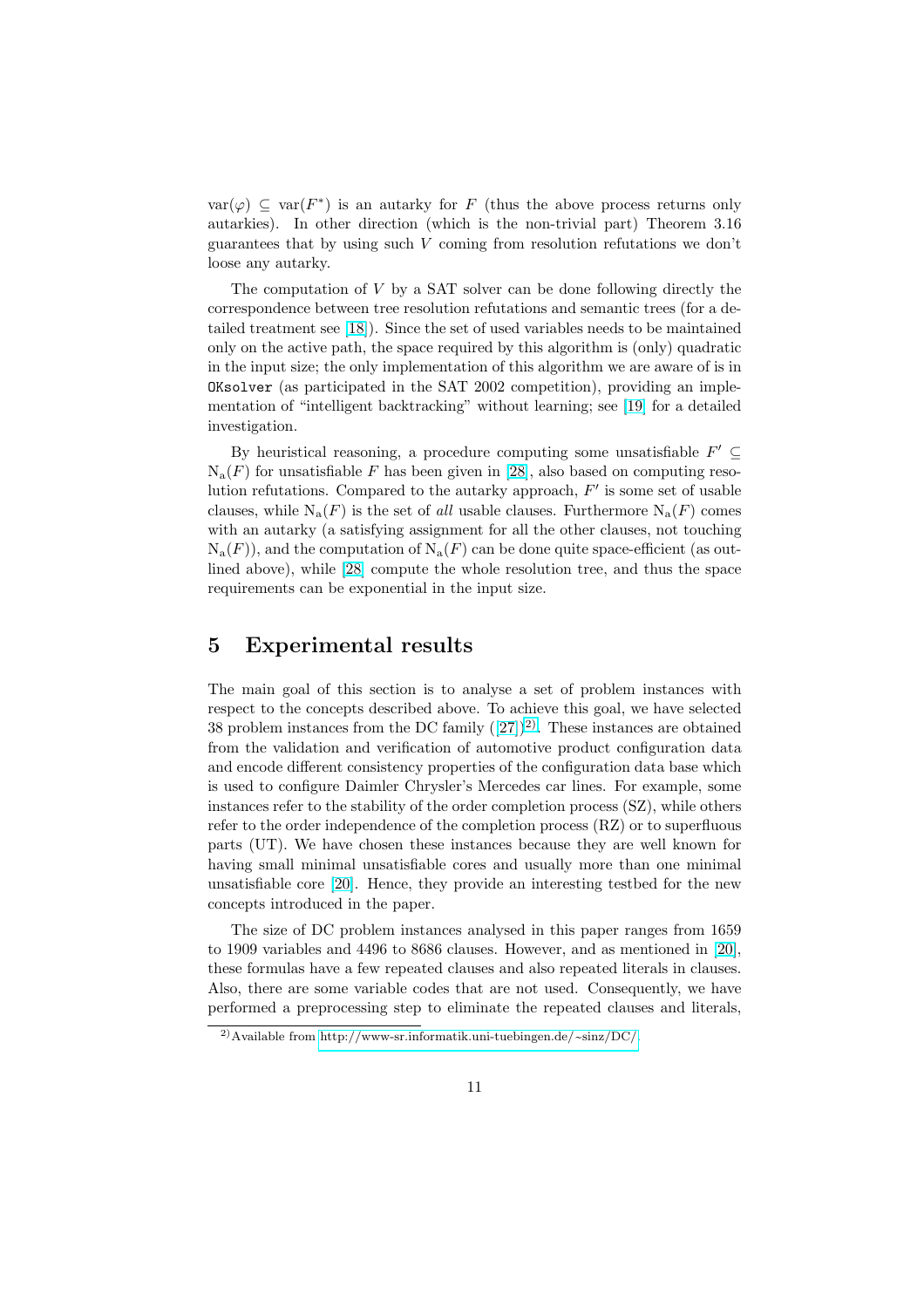as well as non-used variables. In the resulting formulas the number of variables ranges from 1513 to 1805 and the number of clauses ranges from 4013 to 7562.

Table 1 gives the number of variables, the number of clauses and the average clause size for each of the 38 problem instances from the DC family. Table 1 also gives the number of minimal unsatisfiable sub-clause-sets (#MU) contained in each formula, the number of maximal satisfiable sub-clause-sets (#MS) (recall (3)), the [pe](#page-14-0)rcentage of necessary clauses (nc) and the percentage of the number of clauses in the smallest (min) and largest (max) minimal unsati[sfi](#page-14-0)able sub-clause-set. Furthermore Table 1 shows the percentages of only potentially necessary clauses (opn) and the percentage of only potentially necessary clauses [\(pn](#page-5-0)), as well as the percentage of only usable clauses (ou) and the percentage of usable clauses (us). Then redundant clauses are considered: the percentage of unusable clauses (un), the perce[nta](#page-14-0)ge of never necessary clauses (nn) and the percentage of unnecessary clauses (un). Recall that uu stands for the clauses which can be satisfied by some autarky; in the final column we give the percentage of the uu-clauses which can be covered by (iterated) elimination of pure literals alone.<sup>3)</sup>

These results have been obtained using a tool provided by the authors of [20], and also a Perl script for computing the lean kernel that iteratively invokes a SAT solver ([28]) which identifies variables used in a resolution refutation. From this table some conclusions can be drawn. As one would expect in general to be the case, as the number of mus's increases, the relative number of neces[sary](#page-16-0) clauses decreases. Regarding the number of mus's we see of lot of variation: Although ha[lf o](#page-17-0)f the problem instances have only a few mus's, there are also many problems with many mus's. In addition, there seems to be no relation between the number of mus's and the number of mss's.

Looking at the levels of necessity, we may observe the following. For all instances the percentage of clauses in the smallest mus is quite small (in most cases less than 1%) and the largest mus is usually not much larger than the smallest one. The number of potentially necessary clauses is is typically somewhat bigger than the size of the largest mus, but for all instances the set of potentially necessary clauses is still fairly small. The percentage of usable clauses is typically substantially larger, but only for the UT-family more than half of all causes are usable.

Looking at the levels of redundancy, we see that in many cases autarky reduction to a large part boils down to elimination of pure literals. In most cases most never necessary clauses are already unusable, with the notable exceptions of the UT- and (to a somewhat lesser degree) the SZ-family, while almost all unnecessary clauses are already never necessary.

<sup>3)</sup>Since all instances contain necessary clauses, the maximum (size) maximal satisfiable sub-clause-sets are always as large as possible (only one clause missing); the minimum (size) maximal satisfiable sub-clause-sets here are never much smaller, so we considered these number negligible.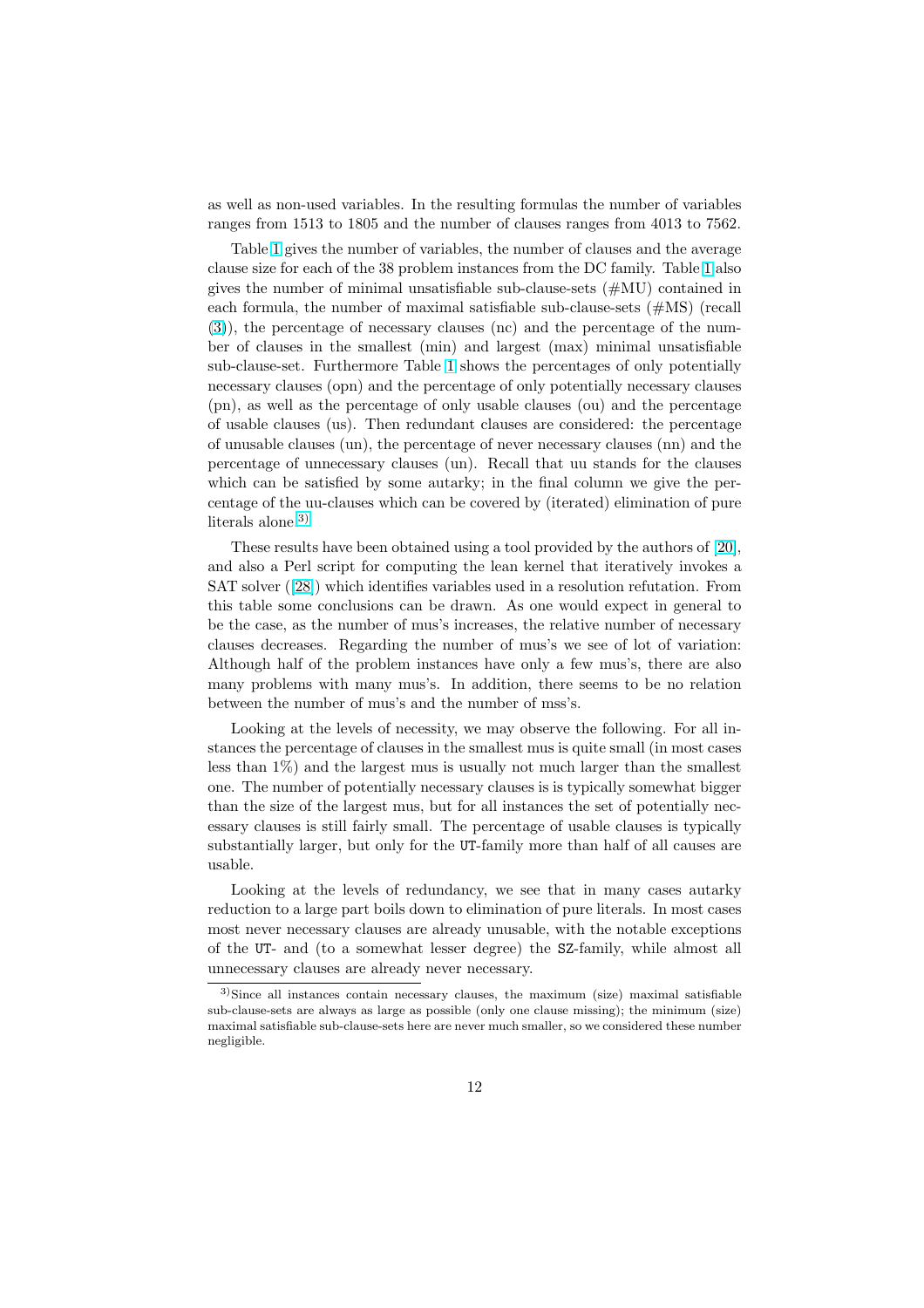## <span id="page-13-0"></span>6 Conclusions

This paper proposes a categorisation of clauses in unsatisfiable instances of SAT, with the objective of developing new insights into the structure of unsatisfiable formulas. The paper also addresses which sets of clauses are relevant when dealing with unsatisfiable instances of SAT. Finally, the paper evaluates the proposed categorisation of clauses in well-known unsatisfiable problem instances, obtained from industrial test cases [27].

We see the following main directions for future research:

- Regarding the industrial test cases considered, we were mainly interested in them as proof of concept, [and](#page-17-0) likely there are many more interesting relations hidden in the data (especially when combining them with special insights into the structure of these formulas).
- In Subsection 3.5 we outlined a general approach for finding causes of unsatisfiability in a scenario motivated by the [27]; it would now be interesting to see how helpful these considerations are in practice.
- Obviously the[re ar](#page-9-0)e many non-trivial problems regarding the complexity of the algorithms involved. A main problem h[ere,](#page-17-0) which according to our knowledge has not been tackled until now, is the complexity regarding the showledge has not been ta<br>computation of  $\bigcup MU(F)$ .
- For the computation of the lean kernel in this paper we considered an algorithm exploiting the "duality" between resolution proofs and autarkies. It would be interesting to compare this approach with a direct approach (directly searching for autarkies).
- Finally, it would be interesting to perform an analysis as in Table 1 on many other classes of SAT problems and to see how useful these statistics are for the categorisation of classes of problem instances.

## References

- [1] Ron Aharoni and Nathan Linial. Minimal non-two-colorable hypergraphs and minimal unsatisfiable formulas. Journal of Combinatorial Theory, A 43:196–204, 1986.
- [2] Claude Berge. Hypergraphs: Combinatorics of Finite Sets, volume 45 of North-Holland Mathematical Library. North Holland, Amsterdam, 1989. ISBN 0 444 87489 5; QA166.23.B4813 1989.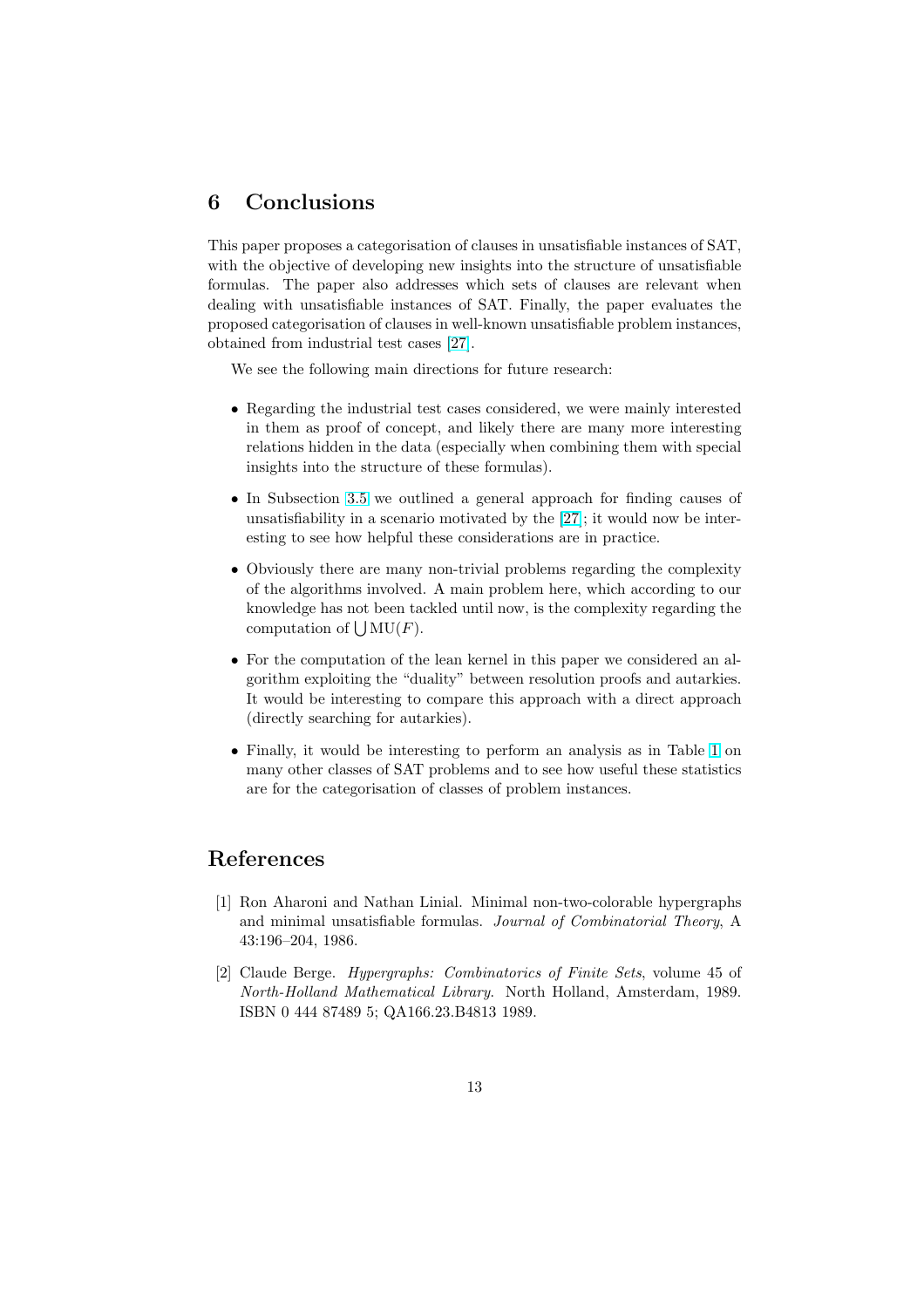|                                                                                                   |                                    |                      | $\begin{array}{r} \underline{\mathbf{p}}_1 \\ \underline{\mathbf{p}}_2 \\ \underline{\mathbf{p}}_3 \\ \underline{\mathbf{p}}_4 \\ \underline{\mathbf{p}}_5 \\ \underline{\mathbf{p}}_6 \\ \underline{\mathbf{p}}_7 \\ \underline{\mathbf{p}}_8 \\ \underline{\mathbf{p}}_7 \\ \underline{\mathbf{p}}_8 \\ \underline{\mathbf{p}}_9 \\ \underline{\mathbf{p}}_9 \\ \underline{\mathbf{p}}_9 \\ \underline{\mathbf{p}}_9 \\ \underline{\mathbf{p}}_9 \\ \underline{\mathbf{p}}_9 \\ \underline{\mathbf{p}}_9 \\ \underline{\mathbf{p}}_9 \\ \underline{\mathbf{p}}_9 \\ \underline{\math$ |                                                     |               |                |                |               |                            |                   |                                                                                                                      | 100           |               |                                                     |               |               |                |                  |                |                                                                            |                    |                |                |                                                     |                            |                                        |               |                                                               |                |               |                                      |                |                |                                                |                                                      |                |                | 5.06<br>5.06.26<br>5.09.39                |                               |
|---------------------------------------------------------------------------------------------------|------------------------------------|----------------------|-----------------------------------------------------------------------------------------------------------------------------------------------------------------------------------------------------------------------------------------------------------------------------------------------------------------------------------------------------------------------------------------------------------------------------------------------------------------------------------------------------------------------------------------------------------------------------------------|-----------------------------------------------------|---------------|----------------|----------------|---------------|----------------------------|-------------------|----------------------------------------------------------------------------------------------------------------------|---------------|---------------|-----------------------------------------------------|---------------|---------------|----------------|------------------|----------------|----------------------------------------------------------------------------|--------------------|----------------|----------------|-----------------------------------------------------|----------------------------|----------------------------------------|---------------|---------------------------------------------------------------|----------------|---------------|--------------------------------------|----------------|----------------|------------------------------------------------|------------------------------------------------------|----------------|----------------|-------------------------------------------|-------------------------------|
| by pure literal<br>usable clauses                                                                 |                                    | $\overline{3.26}$    | 1810127<br>0.00000<br>0.00000                                                                                                                                                                                                                                                                                                                                                                                                                                                                                                                                                           |                                                     |               |                |                | 99.69         |                            |                   |                                                                                                                      |               |               |                                                     |               |               |                |                  |                |                                                                            |                    |                |                |                                                     |                            | 99.47                                  |               | $\begin{array}{c} 7.26 \\ 9.33 \\ 9.937 \\ 9.957 \end{array}$ |                |               | 99.48                                |                |                | 99.51<br>98.12<br>99.91                        | 99.91                                                |                |                | 55565<br>99999<br>9999                    |                               |
| achievable<br>ciauses, uie                                                                        |                                    |                      | 8<br>8<br>8<br>8<br>8<br>8<br>8<br>8<br>8<br>8                                                                                                                                                                                                                                                                                                                                                                                                                                                                                                                                          |                                                     |               | 99.18          | 99.22          | 98.9          | 94.03<br>97.79<br>97.65    |                   |                                                                                                                      | 96.88         | 99.11         | 98.85<br>9743                                       |               | 98.61         | 98.22          |                  |                | 99.52<br>99.52<br>95.65                                                    |                    | 97.43          | 97.13<br>99.56 |                                                     | 99.46<br>97.95<br>95.73    |                                        |               | 99.33<br>99.37<br>96.72                                       |                |               | 99.48                                |                |                | 51<br>95.56<br>95.56<br>99.56                  |                                                      | 56<br>g.       | 99.56<br>98.41 |                                           | 34<br>$\overline{\mathbf{8}}$ |
| uu (autarky reduction)<br>ATTO ATT                                                                |                                    |                      | おけのあの以れの死にはないだかなまののだ。さっては私おおりはなだ。たいのでは、このはのはところに、このためのは、このたいは、これは、これはのあいます。 しゅうきゅうしょう                                                                                                                                                                                                                                                                                                                                                                                                                                                                                                   |                                                     |               |                |                |               |                            |                   |                                                                                                                      |               |               |                                                     |               |               |                |                  |                |                                                                            |                    |                |                |                                                     |                            |                                        |               |                                                               |                |               |                                      |                |                |                                                |                                                      |                |                | $45.38$<br>$45.36$<br>$43.36$<br>$43.36$  |                               |
|                                                                                                   | β                                  |                      |                                                                                                                                                                                                                                                                                                                                                                                                                                                                                                                                                                                         |                                                     |               |                |                | 2.16          | 29.26                      |                   | $5.01$<br>$5.009$<br>$5.009$<br>$5.509$<br>$5.509$<br>$5.509$<br>$5.509$<br>$5.509$<br>$5.509$<br>$5.509$<br>$5.509$ |               |               |                                                     |               |               |                |                  |                |                                                                            |                    | 20.67          |                | $\begin{array}{c} 5.5 \\ 30.85 \\ 31.1 \end{array}$ |                            |                                        |               | 29.34<br>8.16<br>8.754<br>8.25<br>6.25<br>34.34               |                |               |                                      |                |                |                                                |                                                      |                |                |                                           |                               |
| ciauses,                                                                                          |                                    |                      | $\begin{array}{ l }\n\hline\n99817000 \\ \hline\n141000 \\ \hline\n1401400 \\ \hline\n1.0\n\end{array}$                                                                                                                                                                                                                                                                                                                                                                                                                                                                                 |                                                     |               |                |                |               |                            |                   | 8. 8555538.551694138885554555<br>8. 8555538.551694136888555455                                                       |               |               |                                                     |               |               |                |                  |                |                                                                            |                    |                |                |                                                     |                            |                                        |               |                                                               |                |               |                                      |                |                |                                                | 54.32                                                |                |                |                                           | 54.38                         |
|                                                                                                   | <sub>pn</sub>                      |                      |                                                                                                                                                                                                                                                                                                                                                                                                                                                                                                                                                                                         |                                                     |               |                |                |               |                            |                   | $5772$<br>$2772$                                                                                                     |               | 0.62          |                                                     |               |               |                |                  |                |                                                                            |                    |                |                |                                                     |                            |                                        |               |                                                               |                |               |                                      |                | 4.38           | 0.44                                           | 0.44                                                 | 0.44           |                | $7.58$<br>$1.58$                          |                               |
|                                                                                                   |                                    |                      |                                                                                                                                                                                                                                                                                                                                                                                                                                                                                                                                                                                         |                                                     |               | 0.05           | 0.05           |               | $0.56$<br>$0.76$<br>$1.44$ |                   |                                                                                                                      |               |               | $0.51345$<br>$0.1345$<br>$0.1345$                   |               |               |                |                  |                | $\frac{1157}{0.130}$                                                       |                    |                |                |                                                     | $0.53$<br>$1.53$<br>$1.53$ |                                        |               |                                                               |                | 1.18          |                                      |                |                | $\begin{array}{c} 5, 5, 6 \\ 0.36 \end{array}$ |                                                      |                |                | $0.36$<br>$0.31$<br>$0.11$<br>$1.19$      |                               |
| rne boremitani mecessary                                                                          | max                                |                      | $\frac{174}{576}$                                                                                                                                                                                                                                                                                                                                                                                                                                                                                                                                                                       | $0.72$<br>4.99                                      |               |                |                |               |                            |                   |                                                                                                                      | 3.12          | 0.45          | 0.67                                                |               |               |                |                  |                |                                                                            |                    |                |                |                                                     |                            |                                        |               |                                                               |                |               | 0.9833                               |                |                |                                                |                                                      | Ņ              |                | 99 S S                                    |                               |
| ciauses,                                                                                          |                                    |                      | $\frac{1}{4}$ $\frac{1}{7}$ $\frac{8}{4}$ $\frac{1}{8}$ $\frac{1}{9}$                                                                                                                                                                                                                                                                                                                                                                                                                                                                                                                   |                                                     |               | 0.8            |                | 0.42          | $5.58$<br>0.93             |                   | 1.25857                                                                                                              |               |               |                                                     |               |               | 1.44           | $0.61$<br>$0.41$ |                | $0.65$<br>$0.33$                                                           |                    | 0.48           | 2.87           | 0.44                                                | 0.54                       |                                        |               | $3.86$<br>$0.63$<br>$0.39$<br>$0.39$                          |                |               | $0.53$<br>$0.49$<br>$-1.2$<br>$-1.2$ |                |                |                                                | 0.12                                                 | 0.12           |                |                                           | 0.65                          |
|                                                                                                   |                                    |                      |                                                                                                                                                                                                                                                                                                                                                                                                                                                                                                                                                                                         |                                                     |               |                |                |               |                            |                   |                                                                                                                      |               |               |                                                     |               |               |                |                  |                |                                                                            |                    |                |                |                                                     |                            |                                        |               |                                                               |                |               |                                      |                |                |                                                |                                                      |                |                |                                           | 747                           |
| and the unnecessary clauses; finally the percentage of                                            | #MS                                |                      |                                                                                                                                                                                                                                                                                                                                                                                                                                                                                                                                                                                         |                                                     |               |                |                |               |                            |                   |                                                                                                                      |               |               |                                                     |               |               |                |                  |                |                                                                            |                    |                |                | n<br>53885385385888888555                           |                            |                                        |               |                                                               |                |               |                                      |                |                |                                                |                                                      |                |                |                                           |                               |
| Kaseaan Kreenthand Krim ari saar<br>clauses                                                       | #MU                                |                      |                                                                                                                                                                                                                                                                                                                                                                                                                                                                                                                                                                                         |                                                     |               |                |                | 12884         | 32768                      | 6863389<br>218692 |                                                                                                                      |               |               | 6772                                                | 03442         | 80272         |                |                  |                | 3415443                                                                    | 4589596<br>1626843 |                |                |                                                     |                            | 4194235<br>15                          |               |                                                               |                |               |                                      |                |                |                                                | $\begin{array}{l} 3731050 \\ 102 \\ 102 \end{array}$ |                |                | $\frac{102}{17408}$<br>$\frac{102}{1736}$ |                               |
| necessary                                                                                         | $\mu w$                            |                      |                                                                                                                                                                                                                                                                                                                                                                                                                                                                                                                                                                                         |                                                     | $\beta$       | $\overline{0}$ | $\overline{0}$ |               | 3885                       |                   |                                                                                                                      | 2.28          | 2.13          | $\begin{array}{c} 2.13 \\ 2.13 \\ 2.13 \end{array}$ |               |               |                |                  |                | $\begin{array}{c} 0.00000 \\ 0.00000 \\ 0.00000 \\ 0.00000 \\ \end{array}$ |                    | 2.81           |                | 0000<br>000000<br>00000                             |                            |                                        |               | $2.87$<br>$2.87$<br>$2.87$<br>$3.75$                          |                |               | $7500$<br>$3000$                     |                |                | 4.09                                           | 4.09                                                 | 4.09           |                | $\frac{3}{4}$ 38<br>$\frac{3}{4}$ 38      |                               |
|                                                                                                   | $\frac{\text{\#cls}}{\text{4468}}$ |                      |                                                                                                                                                                                                                                                                                                                                                                                                                                                                                                                                                                                         |                                                     |               |                |                |               |                            |                   |                                                                                                                      |               |               |                                                     |               |               |                |                  |                |                                                                            |                    |                |                |                                                     |                            |                                        |               |                                                               |                |               |                                      |                |                |                                                |                                                      |                |                |                                           |                               |
|                                                                                                   | #vars                              | 1513                 | 1513                                                                                                                                                                                                                                                                                                                                                                                                                                                                                                                                                                                    | 1513                                                | 1516          | 516            | 516            | 516           | 528                        | 528               | 528                                                                                                                  | 1528          | 530           | 530                                                 | 530           | 530           | 1530           | 556              | 556            | 556                                                                        | 556                | 556            | 1561           | 1561                                                | 561                        | 1561                                   | 1607          | 1607                                                          | 1607           | 1628          | 1628                                 | 1628           | 1628           | 1804                                           | 1804                                                 | 1804           | 1804           | 1805                                      | 1805                          |
| the unusable clauses, the never<br>ero-cha anderrannesm Arremmmm<br>elimination (iterated) alone. | Bench                              | <b>C208_FC_RZ_70</b> | C208_FC_SZ_127                                                                                                                                                                                                                                                                                                                                                                                                                                                                                                                                                                          | C <sub>2</sub> 08 <sub>-F</sub> C <sub>SZ-128</sub> | C208_FA_RZ_64 | C208_FA_SZ_120 | C208_FA_SZ_121 | C208_FA_SZ_87 | C170_FR_RZ_32              | C170_FR_SZ_95     | C170_FR_SZ_58                                                                                                        | C170_FR_SZ_92 | C220_FV_RZ_14 | C220_FV_RZ_13                                       | C220_FV_SZ_65 | C220_FV_RZ_12 | C220_FV_SZ_121 | C202_FS_SZ_122   | C202_FS_SZ_121 | C202_FS_SZ_95                                                              | C202_FS_RZ_44      | C202_FS_SZ_104 | C202_FW_RZ_57  | C <sub>202</sub> _FW_SZ_124                         | C202_FW_SZ_123             | C <sub>202</sub> FW <sub>-SZ-118</sub> | C210_FS_RZ_40 | C210_FS_SZ_129                                                | C210_FS_SZ_130 | C210_FW_RZ_59 | C210_FW_SZ_135                       | C210_FW_SZ_136 | C210_FW_SZ_129 | C168_FW_UT_855                                 | C168_FW_UT_854                                       | C168_FW_UT_852 | C168_FW_UT_851 | C208_FA_UT_3254                           | C208_FA_UT_3255               |

<span id="page-14-0"></span>Table 1: The structure of  $\text{MU}(F)$  for formulas  $F$  from the DC family, the number of variables, the number of clauses, the average clause size, the number<br>of minimally unsatisfiable and maximal satisfiable sub-clause-se Table 1: The structure of MU(F) for formulas F from the DC family, the number of variables, the number of clauses, the average clause size, the number of minimally unsatisfiable and maximal satisfiable sub-clause-sets, and as percentages the number of necessary clauses, the minimal and maximal sizes of the minimally unsatisfiable sub-clause-sets, the only potentially necessary clauses, the potentially necessary clauses, the only usable clauses, the usable clauses,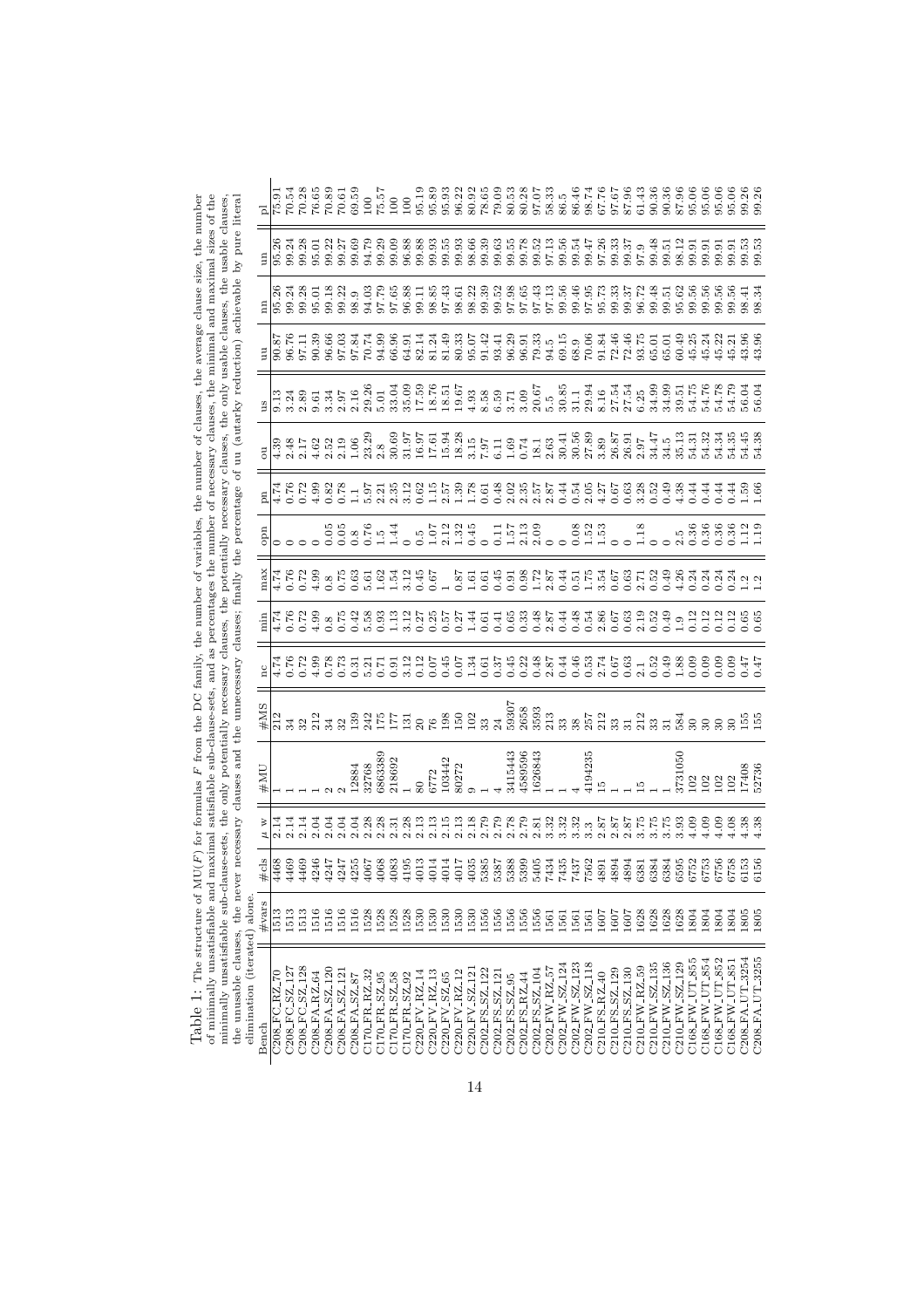- <span id="page-15-0"></span>[3] Armin Biere, Alessandro Cimatti, Edmund M. Clarke, Ofer Strichman, and Y. Zhu. Highly Dependable Software, volume 58 of Advances in Computers, chapter Bounded model checking. Elsevier, 2003. ISBN 0-12-012158-1.
- [4] Renato Bruni. On exact selection of minimally unsatisfiable subformulae. Annals for Mathematics and Artificial Intelligence, 43:35–50, 2005.
- [5] Renato Bruni and Antonio Sassano. Restoring satisfiability or maintaining unsatisfiability by finding small unsatisfiable subformulae. In Henry Kautz and Bart Selman, editors, LICS 2001 Workshop on Theory and Applications of Satisfiability Testing (SAT 2001), volume 9 of Electronic Notes in Discrete Mathematics (ENDM). Elsevier Science, June 2001.
- [6] Hans Kleine Büning. On subclasses of minimal unsatisfiable formulas.  $Dis$ crete Applied Mathematics, 107:83–98, 2000.
- [7] P. Chauhan, E. Clarke, J. Kukula, S. Sapra, H. Veith, and D. Wang. Automated abstraction refinement for model checking large state spaces using SAT based conflict analysis. In International Conference on Formal Methods in Computer-Aided Design, 2002.
- [8] Stephen A. Cook. A short proof of the pigeonhole principle using extended resolution. SIGACT News, pages 28–32, October-December 1976.
- [9] Gennady Davydov, Inna Davydova, and Hans Kleine Büning. An efficient algorithm for the minimal unsatisfiability problem for a subclass of CNF. Annals of Mathematics and Artificial Intelligence, 23:229–245, 1998.
- [10] M. G. de la Banda, P. J. Stuckey, and J. Wazny. Finding all minimal unsatisfiable sub-sets. In International Conference on Principles and Practice of Declarative Programming, 2003.
- [11] E. Goldberg and Y. Novikov. Verification of proofs of unsatisfiability for CNF formulas. In Design, Automation and Test in Europe Conference, pages 10886–10891, March 2003.
- [12] Oliver Kullmann. An application of matroid theory to the SAT problem. In Fifteenth Annual IEEE Conference on Computational Complexity (2003), pages 116–124.
- [13] Oliver Kullmann. New methods for 3-SAT decision and worst-case analysis. Theoretical Computer Science, 223(1-2):1–72, July 1999.
- [14] Oliver Kullmann. On a generalization of extended resolution. Discrete Applied Mathematics, 96-97(1-3):149–176, 1999.
- [15] Oliver Kullmann. Investigations on autark assignments. Discrete Applied Mathematics, 107:99–137, 2000.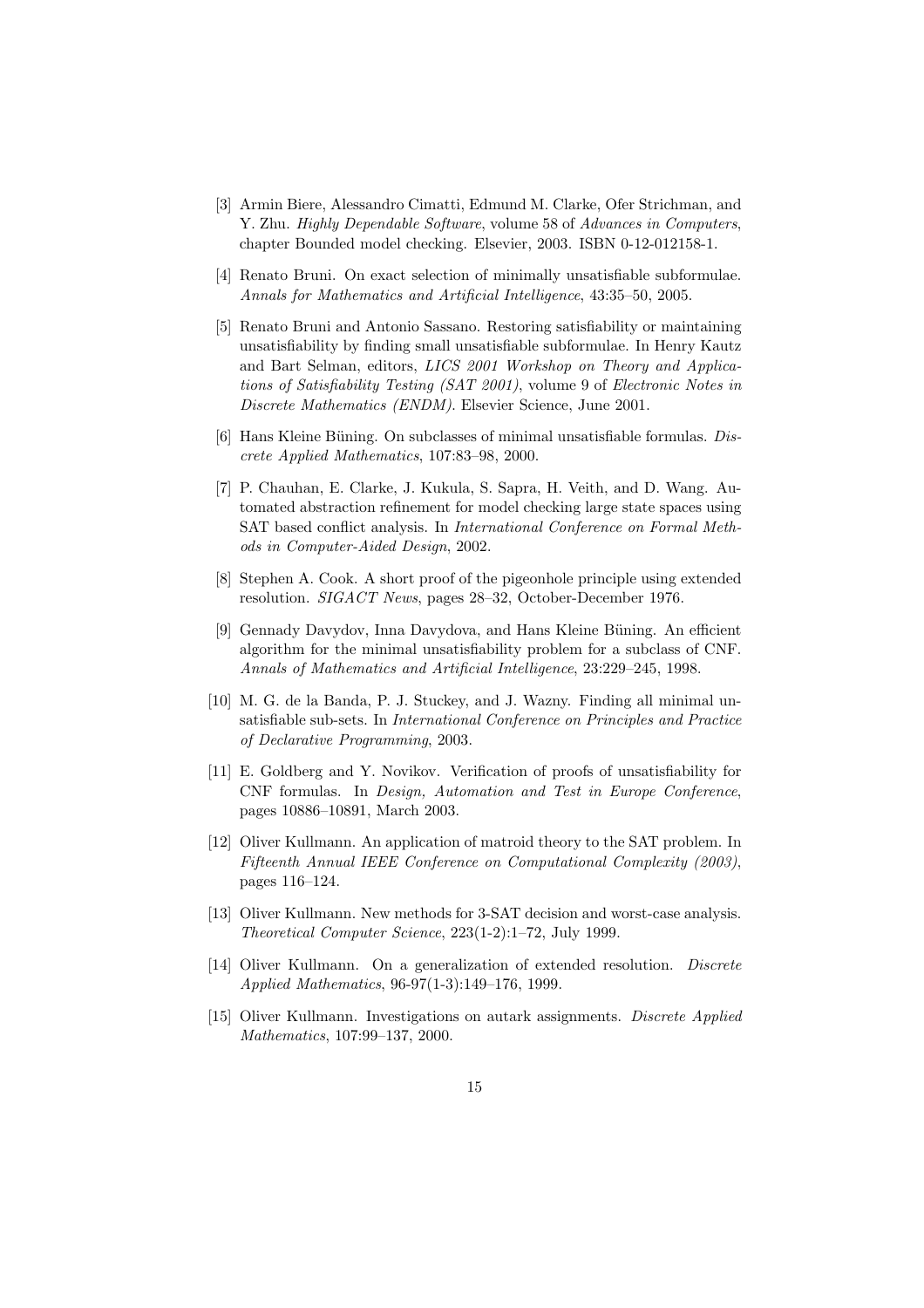- <span id="page-16-0"></span>[16] Oliver Kullmann. On the use of autarkies for satisfiability decision. In Henry Kautz and Bart Selman, editors, LICS 2001 Workshop on Theory and Applications of Satisfiability Testing (SAT 2001), volume 9 of Electronic Notes in Discrete Mathematics (ENDM). Elsevier Science, June 2001.
- [17] Oliver Kullmann. Lean clause-sets: Generalizations of minimally unsatisfiable clause-sets. Discrete Applied Mathematics, 130:209–249, 2003.
- [18] Oliver Kullmann. Upper and lower bounds on the complexity of generalised resolution and generalised constraint satisfaction problems. Annals of Mathematics and Artificial Intelligence, 40(3-4):303–352, March 2004.
- [19] Oliver Kullmann. Modelling the behaviour of a DLL SAT solver on random formulas. In preparation, 2006.
- [20] Mark H. Liffiton and Karem A. Sakallah. On finding all minimally unsatisfiable subformulas. In Fahiem Bacchus and Toby Walsh, editors, Theory and Applications of Satisfiability Testing 2005, volume 3569 of Lecture Notes in Computer Science, pages 173–186, Berlin, 2005. Springer. ISBN 3-540-26276-8.
- [21] B. Mazure, L. Sais, and E. Grégoire. Boosting complete techniques thanks to local search methods. Annals of Mathematics and Artificial Intelligence, 22(3-4):319–331, 1998.
- [22] K. L. McMillan. Interpolation and SAT-based model checking. In International Conference on Computer-Aided Verification, 2003.
- [23] M. N. Mneimneh, I. Lynce, Z. S. Andraus, K. A. Sakallah, and J. P. Marques-Silva. A branch and bound algorithm for extracting smallest minimal unsatisfiable formulas. In International Conference on Theory and Applications of Satisfiability Testing, June 2005.
- [24] G.-J. Nam, K. A. Sakallah, and R. A. Rutenbar. Satisfiability-based layout revisited: Detailed routing of complex FPGAs via search-based boolean SAT. In International Symposium on Field-Programmable Gate Arrays, February 1999.
- [25] Christos H. Papadimitriou and M. Yannakakis. The complexity of facets (and some facets of complexity). Journal on Computer and System Sciences, 28:244–259, 1984.
- [26] Ma Shaohan and Liang Dongmin. A polynomial-time algorithm for reducing the number of variables in MAX SAT problem. Science in China (Series E), 40(3):301–311, June 1997.